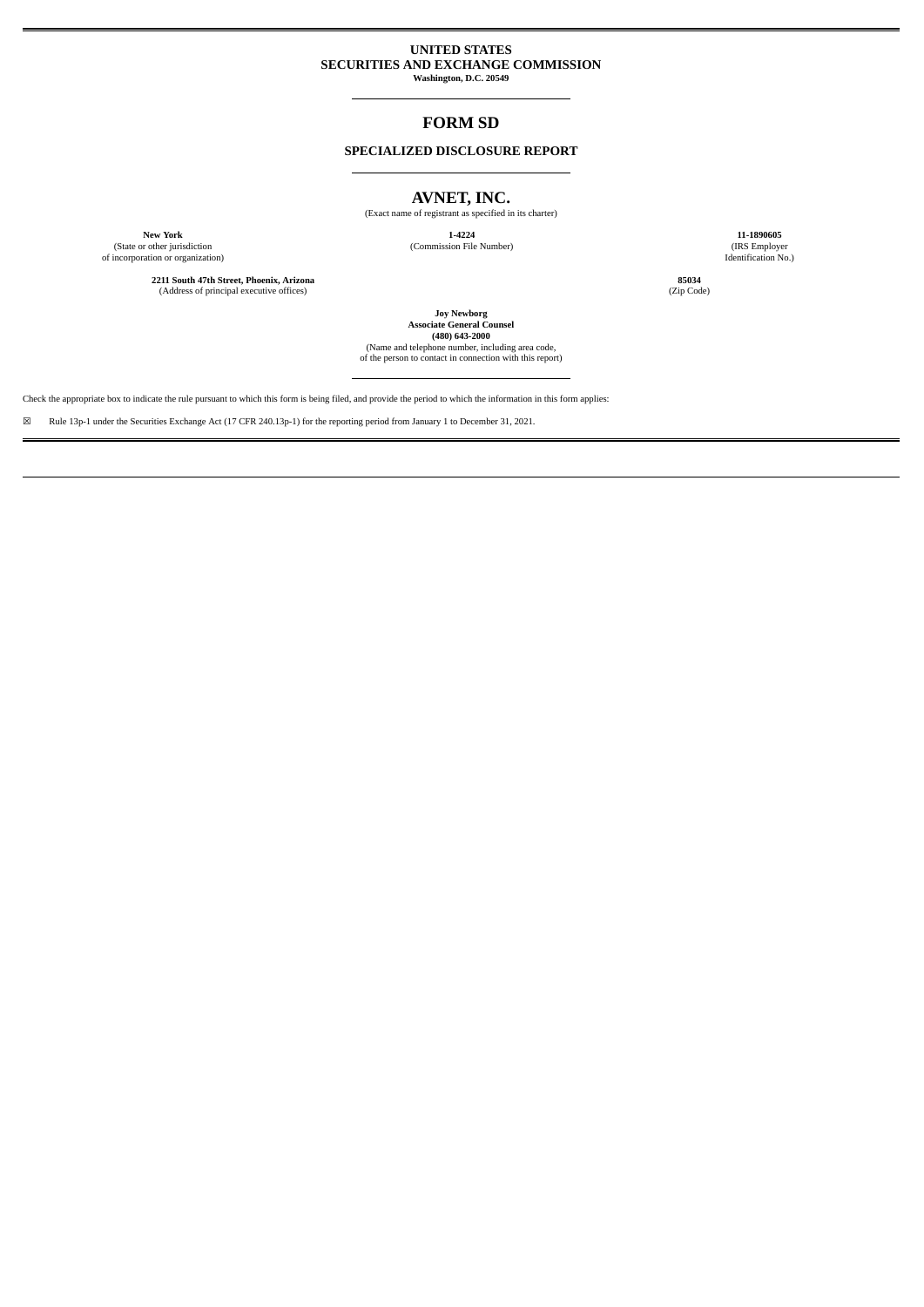# **Section 1 – Conflict Minerals Disclosure**

# **Item 1.01 Conflict Minerals Disclosure and Report**

This Specialized Disclosure Report on Form SD and the Conflict Minerals Report, filed as Exhibit 1.01, is filed by Avnet, Inc. (collectively with its consolidated subsidiaries, the "Company") pursuant to Rule 13p-1 under t

# **Item 1.02 Exhibit**

The Conflict Minerals Report described in Item 1.01 is filed as Exhibit 1.01 to this Form SD.

# **Section 2 – Exhibits**

# **Item 2.01 Exhibits**

| Exhibit<br><b>Number</b> | Description                                                             |
|--------------------------|-------------------------------------------------------------------------|
| 1.01                     | Conflict Minerals Report for the calendar year ended December 31, 2021. |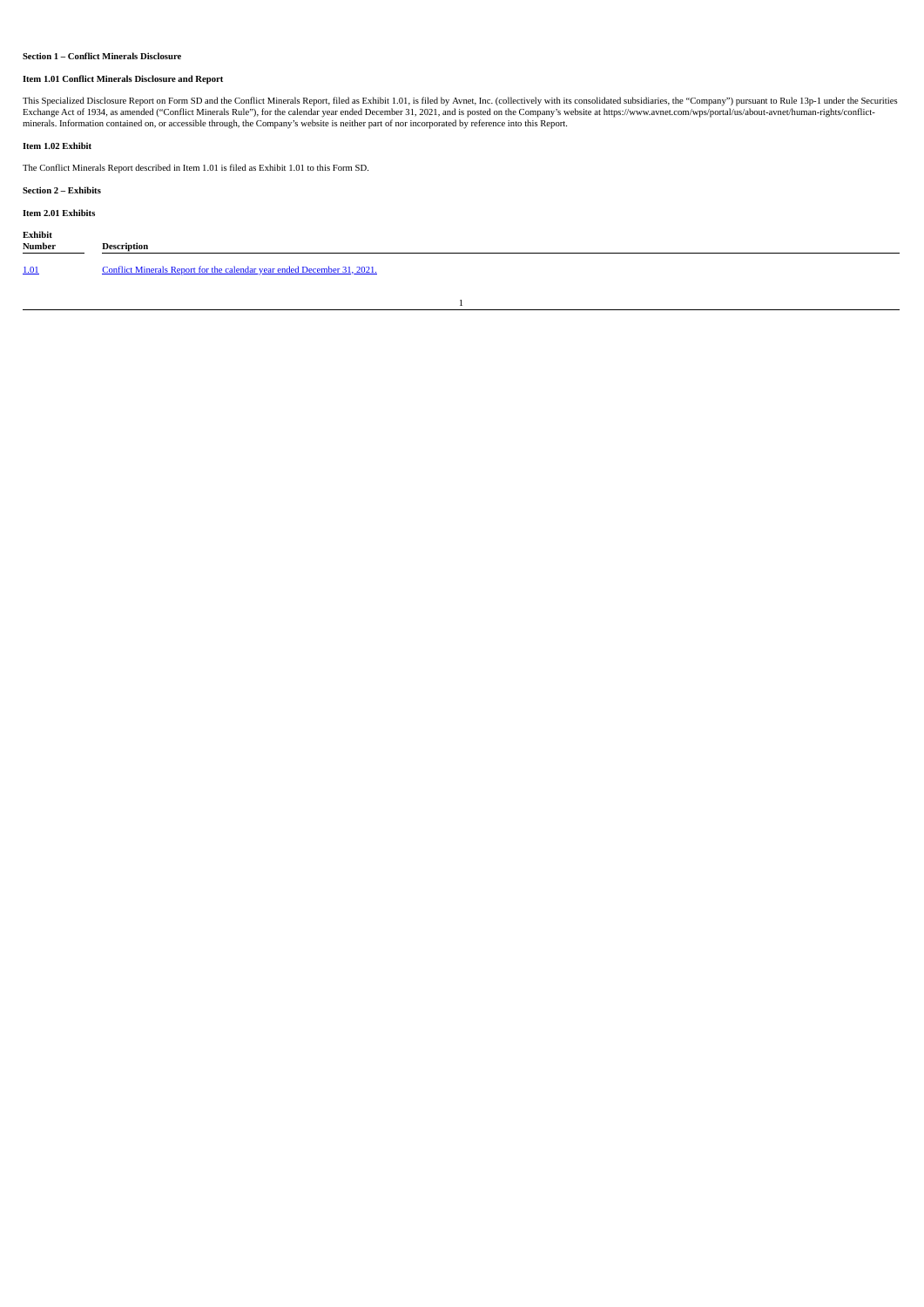# **SIGNATURE**

Pursuant to the requirements of the Securities Exchange Act of 1934, the registrant has duly caused this report to be signed on its behalf by the undersigned thereunto duly authorized.

Date: May 26, 2022<br>
By: /s/ Thomas Liguori<br>
Chief Financial officer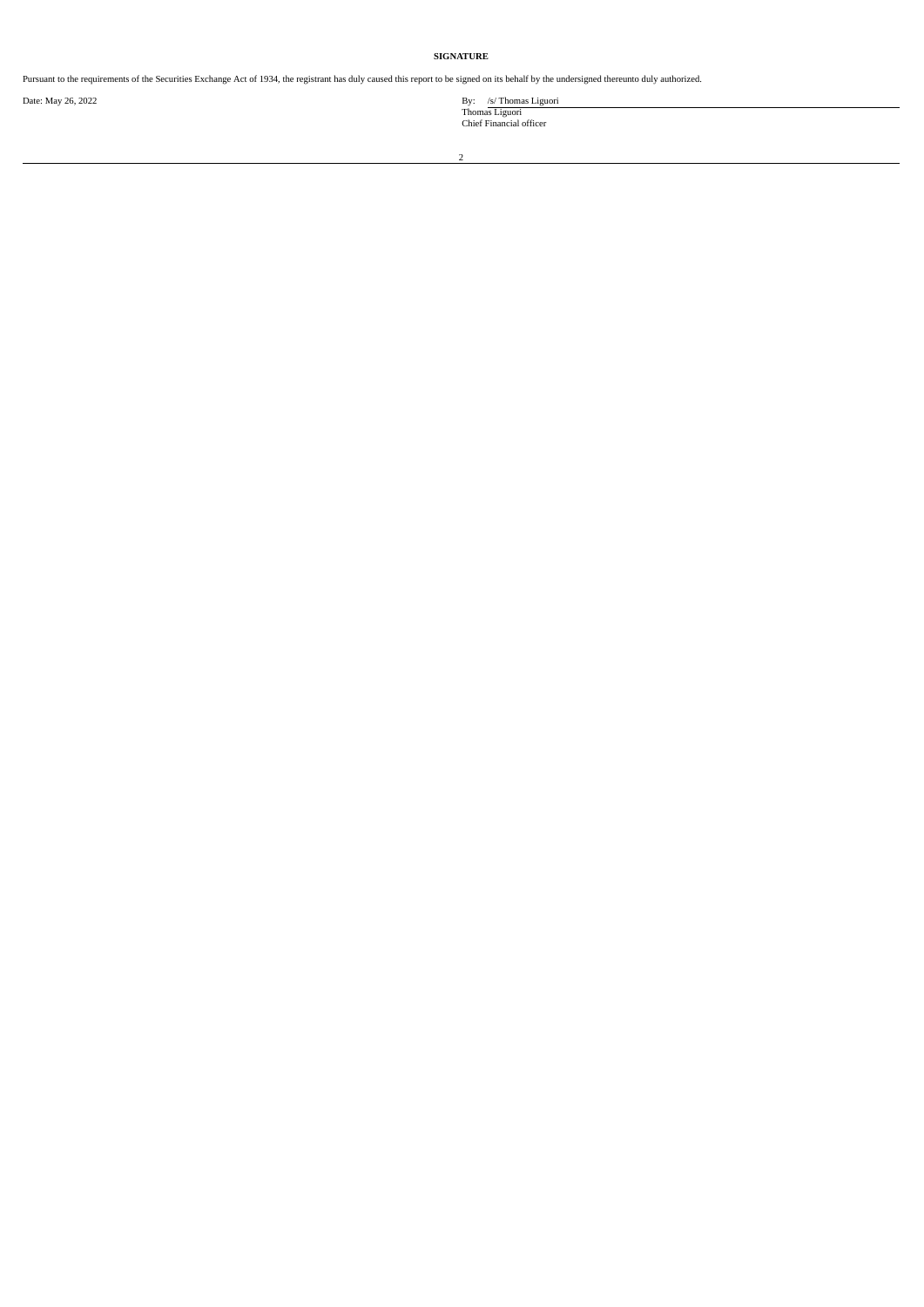# VNFT **CONFLICT MINERALS REPORT**

#### **For the Reporting Period from January 1 to December 31, 2021**

#### <span id="page-3-0"></span>**Introduction**

This is the Conflict Minerals Report of Avnet, Inc. for the calendar year 2021 ("Report"), which has been filed as an exhibit to the Company's Form SD as provided for in Rule 13p-1 under the Securities Exchange Act of 1934 "Conflict Minerals Rule") and is posted on the Company's website at https://www.avnet.com/wps/portal/us/about-avnet/human-rights/conflict-minerals. Information contained on, or accessible through, the Company's website is

References in this Report to "the Company," "Avnet," "we," "our," or "us" means Avnet, Inc. together with its subsidiaries, except where the context otherwise requires.

#### **Applicability of the Conflict Minerals Rule to Avnet**

Aynet is a global technology distributor and solutions provider that supports customers at every stage of the product lifecycle, from idea to design and from prototype to production. Its unique position at the center of th enables it to accelerate the design and supply stages of product development so customers can realize revenue faster. A core part of Avnet's business is a a global distributor of electronic components. It markets, sells an distributes electronic components from the world's leading electronic component manufacturers, including semiconductors, IP&E components (interconnect, passive and eletromechanical), and other integrated and embedded<br>compo embedded products, systems, and solutions; provides integrated solutions for embedded display solutions, such as touch and passive displays; and develops and produces standard board, industrial subsystems and application-s devices.

The Conflict Minerals Rule requires that the Company disclose in an annual Form SD and associated Conflict Minerals Report information regarding any conflict minerals that are "necessary to the functionality or production" product that it manufactures or contracts to be manufactured. The Securities and Exchange Commission ("SEC") defines conflict minerals as columbite-dantalite (coltan), cassiterite, gold, wolframite, or their derivatives, w armed groups through their purchasing decisions. The term CM refers to the named minerals and their derivatives, and does not infer that the procurement of such minerals or derivatives directly or indirectly financed or be armed groups in the Democratic Republic of Congo or an adjoining country. CMs are used in many electronic components and computer products.

Avnet's revenues for 2021 were largely from distribution and services that were not in-scope for purposes of compliance with the Conflict Minerals Rule. However, it manufactured or contracted to manufacture certain product which CMs were necessary to the functionality or production of those products during 2021 (collectively, "Covered Products"). Therefore, the Company conducted a reasonable country of origin inquiry ("RCOI"), in good faith, Sudan, Tanzania, Uganda and Zambia (collectively, the "Covered Countries"); or (2) are from recycled or scrap sources. Please see "Conflict Minerals Program – Reasonable Country of Origin Inquiry" for more information on the RCOI.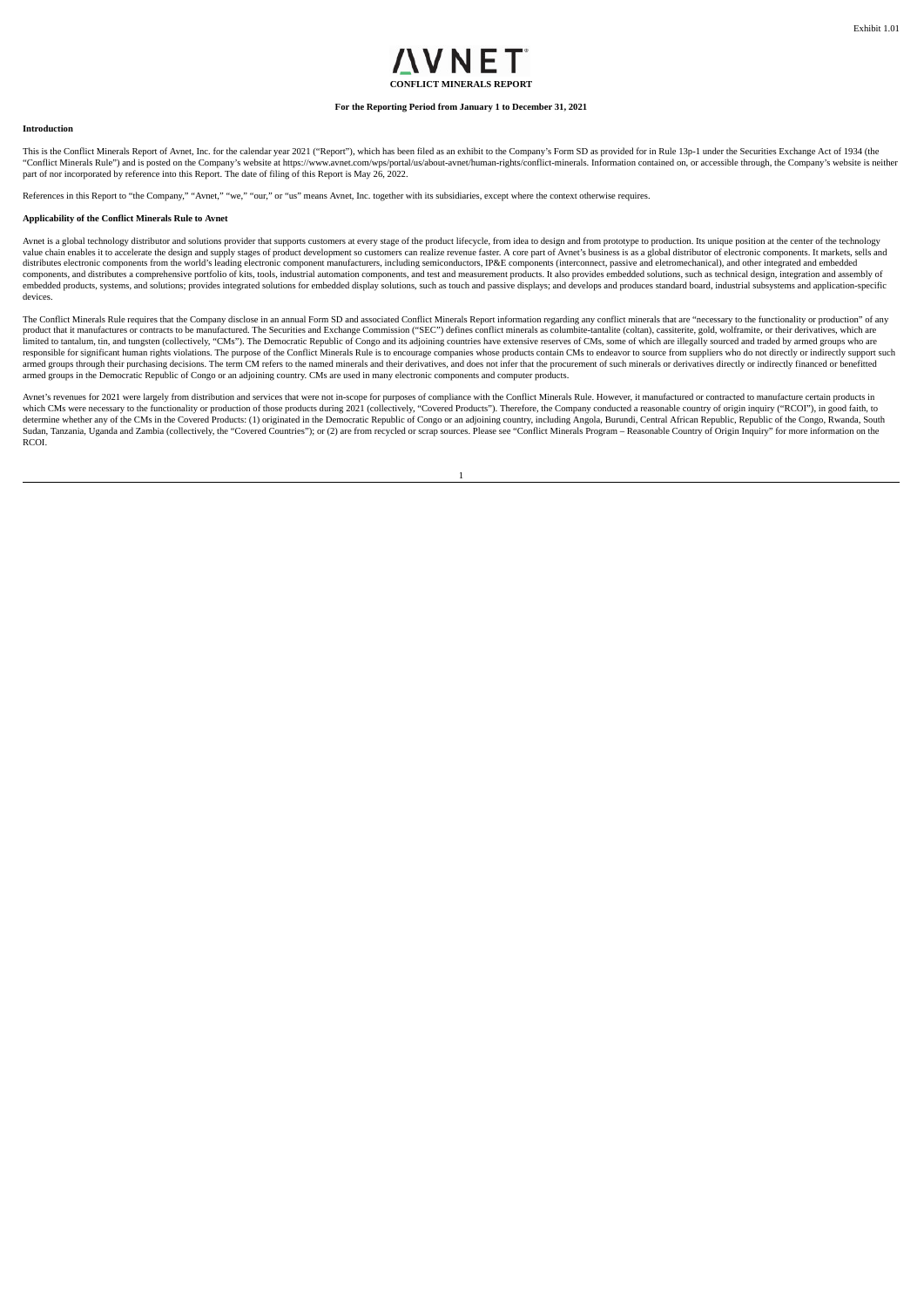The Company conducted further due diligence on the source and chain of custody of such CMs that conformed, in all material respects, to an internationally recognized due diligence framework as required by the Conflict Mine Rule. Please see "Conflict Minerals Program – Design of Conflict Minerals Program" for more information on the design of the due diligence program and "Conflict Minerals Program – Due Diligence Efforts" for more informatio the due diligence conducted.

Avnet is a downstream consumer of CMs. It does not purchase the necessary CMs contained in its Covered Products directly from mines, smelters or refiners and is generally many levels removed from such market participants. Through the efforts described in this Report, Avnet seeks to ensure that its sourcing practices are consistent with its Responsible Minerals Sourcing Policy and to encourage conflict free sourcing in its supply chain.

#### **Responsible Minerals Sourcing Policy**

Avnet is committed to responsible sourcing of CMs and promotes traceability of CMs and transparency of its global supply chain. It supports the efforts of the Responsible Business Alliance's ("RBA") due diligence and repor processes that seek to ensure supply chain transparency. In addition, the Company has actively engaged with its customers and suppliers for several years with respect to the use of CMs, and has adopted a Responsible Minera

Avnet, Inc., including its subsidiaries (collectively "Avnet"), is committed to source minerals responsibly and avoid sourcing minerals that contribute to armed conflict or human rights abuses in conflict affected and high areas (CAHRAs), including the Democratic Republic of Congo (DRC) or adjoining countries. Avnet's approach is to promote the traceability and transparency of supply chains and move towards a conflict-free global supply chai chain.

Avnet supports the aims of the Responsible Business Alliance's Responsible Minerals Initiative (RMI) to identify, reduce and eventually eliminate the use of conflict minerals that finance or benefit conflict or human right which are used in many electronic components and computer products.

Under Section 1502 of the Dodd-Frank Wall Street Reform and Consumer Protection Act and the U.S. Securities and Exchange Commission ("SEC") rules, Avnet is required to annually report on Form SD whether products it manufactures or contracts to manufacture contain conflict minerals necessary to the functionality or production of the products, which have been sourced from mines in the DRC or adjoining countries ("covered products").<br>Re

Avnet is a global technology distributor and solutions provider. To a very limited extent Avnet manufactures or contracts to manufacture products, some of which are covered products. However, Avnet is a downstream consumer of conflict minerals. It does not purchase directly from mines, smelters or refiners and is many levels removed from such market participants. Avnet endeavors to avoid purchasing products containing conflict<br>miner minerals only from responsible sources.

Avnet annually conducts a reasonable country of origin inquiry (RCOI) and due diligence that aligns with the Organisation for Economic Co-operation and Development (OECD) Due Diligence Guidance for Responsible Supply Chains of Minerals from Conflict-Affected and High-Risk Areas (OECD Framework). As a downstream consumer, Avnet expects its suppliers to provide proper verification of the country of origin and source of the<br>conflic diligence frameworks, and management systems with respect to responsible minerals sourcing to drive those efforts throughout their supply chain.

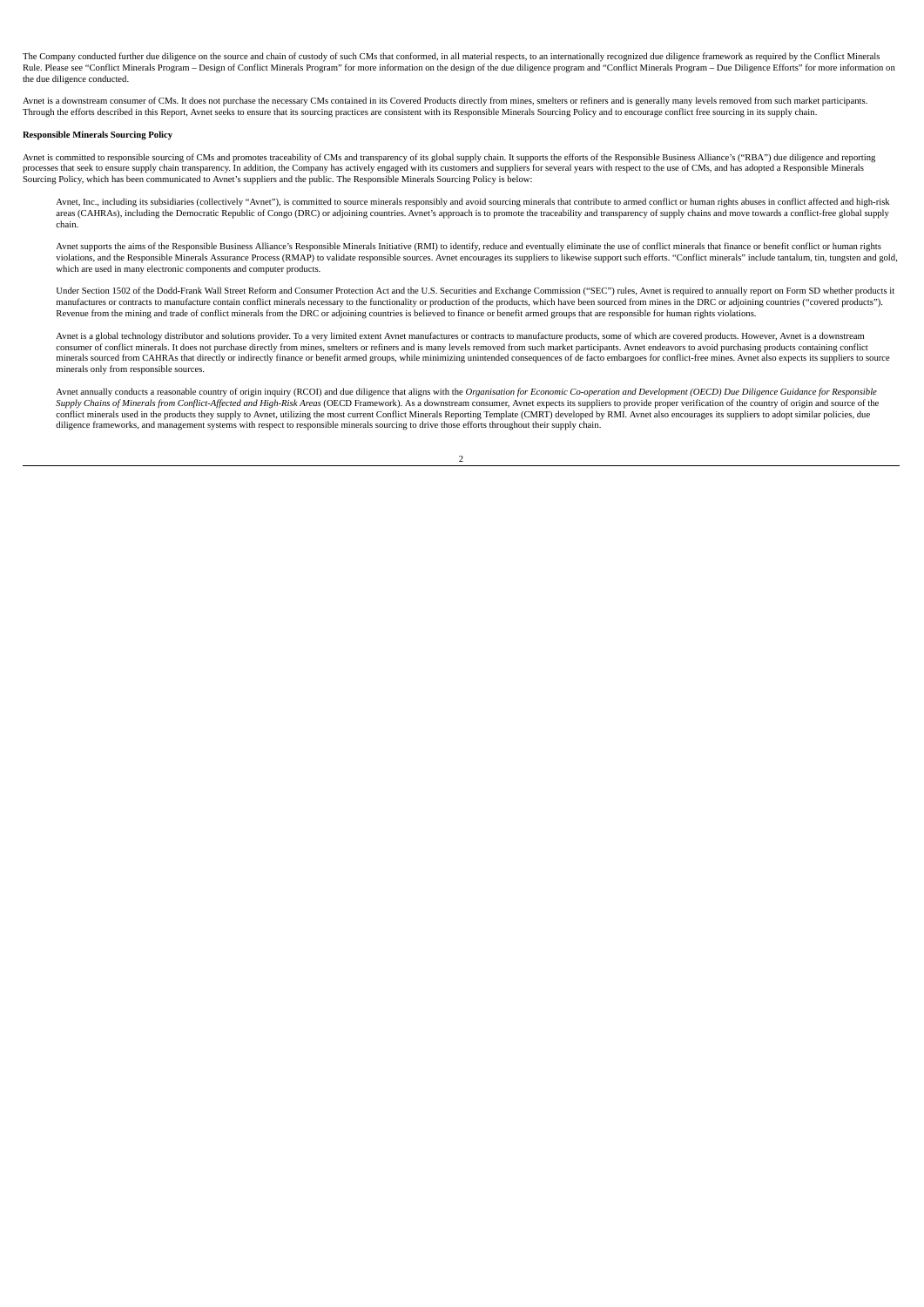The Responsible Minerals Sourcing Policy is available on the Company's website at https://www.avnet.com/wps/portal/us/about-avnet/human-rights/conflict-minerals.

#### **Conflict Minerals Program**

#### **Design of Conflict Minerals Program**

Avnet's 2021 Conflict Minerals Program ("2021 Program") utilized the internationally recognized framework The Organization for Economic Co-Operation and Development ("OECD") Due Diligence Guidance for Responsible Supply Chains of Minerals from Conflict-Affected and High-Risk Areas ("OECD Framework") to develop its process to identify the country of origin and chain of custody of the CMs.

As Avnet does not purchase CMs directly from any mine, refiner or smelter, its supply chain with respect to the CMs in its Covered Products is highly complex and there are many parties in the supply chain between Avnet's d supplier and the mine from which the CM originated. Due to the Company's "downstream" position in the supply chain, it followed the principles outlined in the OECD Framework for downstream companies with no direct engert o on third-party audit programs. It is likely that years of engagement and propagation of expectations through many tiers of the supply chain will be necessary before information returned to downstream companies, such as Avn considered accurate and complete.

#### **Covered Products**

Avnet determined that the following products it manufactured or contracted to manufacture in 2021 contained CMs necessary to the functionality or production of those products, which are referred to as the Covered Products:

- Electromechanical solutions manufactured or contracted to be manufactured by DEM Manufacturing.
- Test tools for development engineers incorporating wireless charging functionality using the Wireless Power Consortium "Qi" technology contracted to be manufactured for AVID.
- Semi-conductor electronic devices designed and contracted to be manufactured by Avnet per customer specifications.
- Electronic boards, electronic devices and display solutions manufactured or contracted to be manufactured by Avnet Embedded GmbH and put on the market under the brand "MSC".
- Control boards and Human-Machine Interfaces (HMIs) contracted to be manufactured.
- Server based products integrated from customer designed and/or off-the-shelf components by Avnet Integrated.
- Design kits manufactured or contracted to be manufactured by Avnet.
- Sphere module and development kit, Sphere Guardian products, and IOT Gateway products designed by Avnet IoT team and manufactured or contracted to be manufactured by Avnet Products & Emerging Technologies.
- Development boards and design kits manufactured or contracted to be manufactured by Avnet Silica.
- Development boards manufactured or contracted to be manufactured by EBV Elektronik.
- Development boards and accessories contracted to be manufactured by Avnet.

Covered Products do not include products that were not entered into the stream of commerce in 2021, and do not include products manufactured or contracted to be manufactured by entities acquired by Avnet after April 2021, as provided by the Conflict Minerals Rule.

#### **Reasonable Country of Origin Inquiry**

Pursuant to the Conflict Minerals Rule, Avnet conducted a RCOI on the source and chain of custody of the CMs in its Covered Products, to determine whether any of the necessary CMs in its Covered Products originated in any Covered Countries and may not have come from recycled or scrap sources. To the extent applicable, Avnet conducted its RCOI utilizing the same processes and procedures that it established for conducting its due diligence, i

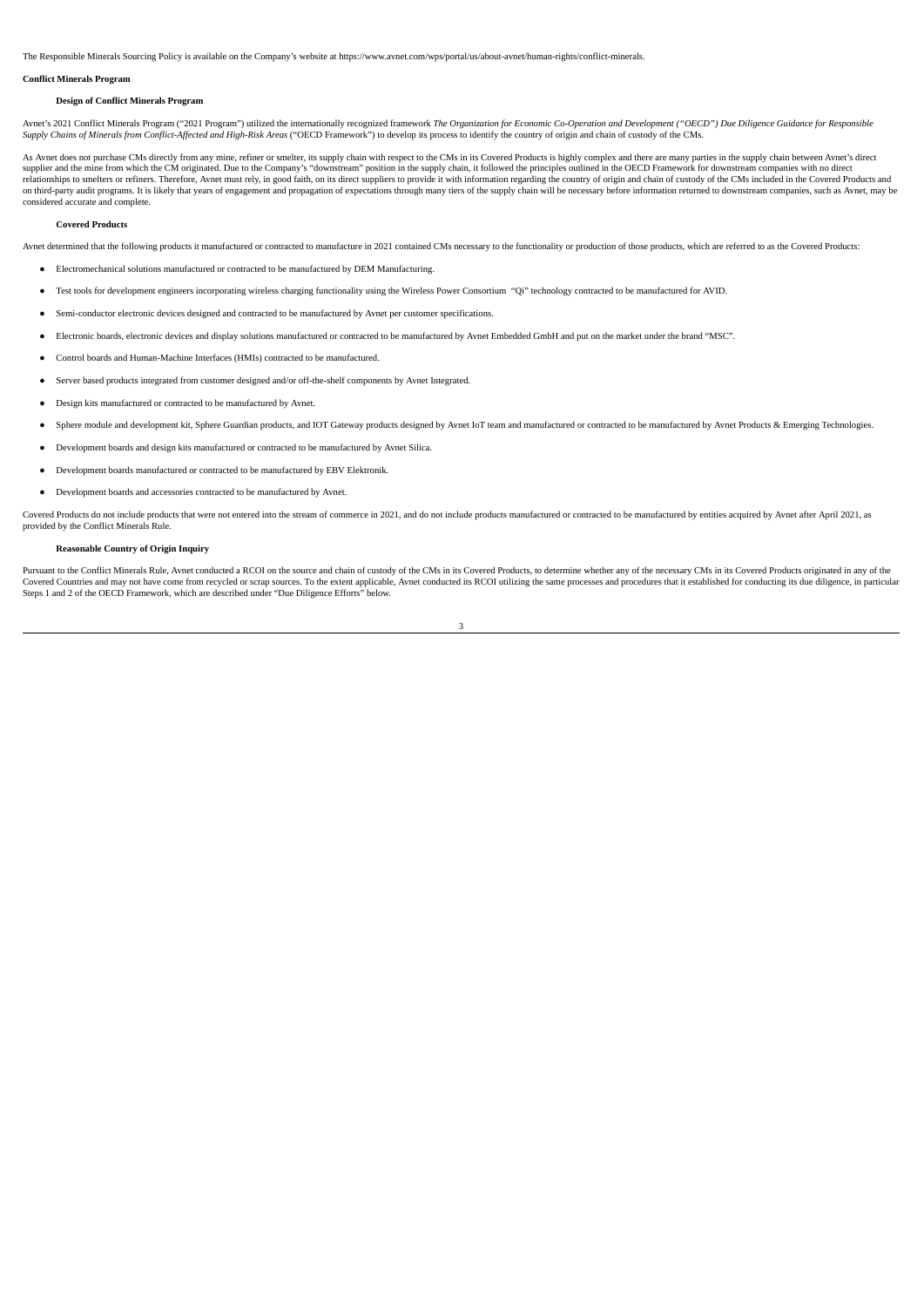The 2021 RCOI included 454 suppliers ("Suppliers") that Avnet identified as possibly providing it with components, parts or products that contained the necessary CMs for its Covered Products. These Suppliers identified sme refiners that may have processed the necessary CMs contained in the Covered Products. Such smelters and refiners were compared against the Smelter Look-up tab of the Conflict Minerals Reporting Template ("CMRT") and the li determine the countries from where such validated facilities may have obtained CMs, which countries are listed in <u>Appendix B</u>. For this process, Avnet utilized the data its Suppliers provided on their CMRTs version 6.10 o and sourcing practices to validate conformance with RMAP protocols and current global standards.

The Company retained Assent Compliance ("Assent"), a third-party service provider, to assist in the collection and review of Supplier CMRTs and the identification of risks in the supply chain. During the 2021 RCOI, Avnet c validation, assessment and management. ACM provides functionality that meets the OECD Framework process expectations by evaluating the quality of each Supplier's response and assigning a health score based on the Supplier's declaration of process engagement. Additionally, the results provided in this Report, as well as the step-by-step process for Supplier engagement and upstream due diligence investigations performed, are managed through ACM.

Avnet requested that all Suppliers complete a CMRT. On behalf of Avnet, Assent offered training and educational resources to Suppliers to guide them on best practices, completion of a CMRT and the use of the ACM platform.

Supplier CMRTs are subjected to an automated data validation process, with the goal to increase the completeness and accuracy of submissions and identify any contradictory answers in a CMRT. This data validation process is questions within the declaration tab of the CMRT, which helps to identify areas that require further classification or risk assessment as well as to understand the due diligence efforts of the Suppliers. Data validation co health assessment of Avnet's Conflict Minerals Program, and the results are shared with Suppliers regarding areas that require clarification or improvement.

Submitted Supplier CMRTs are accepted and classified as either valid or invalid. If a Supplier's CMRT is classified as invalid, the Supplier is provided feedback and guidance on how to correct the validation errors and req

#### **Due Diligence Efforts**

Based on the findings of the 2021 RCOI, pursuant to the Conflict Minerals Rule, Avnet conducted further due diligence on the source and chain of custody of the CMs in its Covered Products. The Company designed its due dili areas.

# **1. Establish strong company management systems**

Avnet has a governance team and a working team to carry out its Conflict Minerals Program. The governance team is responsible for ensuring that the program meets regulatory requirements and enterprise goals and provides direction to the working team. The working team is responsible for the day-to-day execution of the program, diligence efforts and risk mitigation strategy.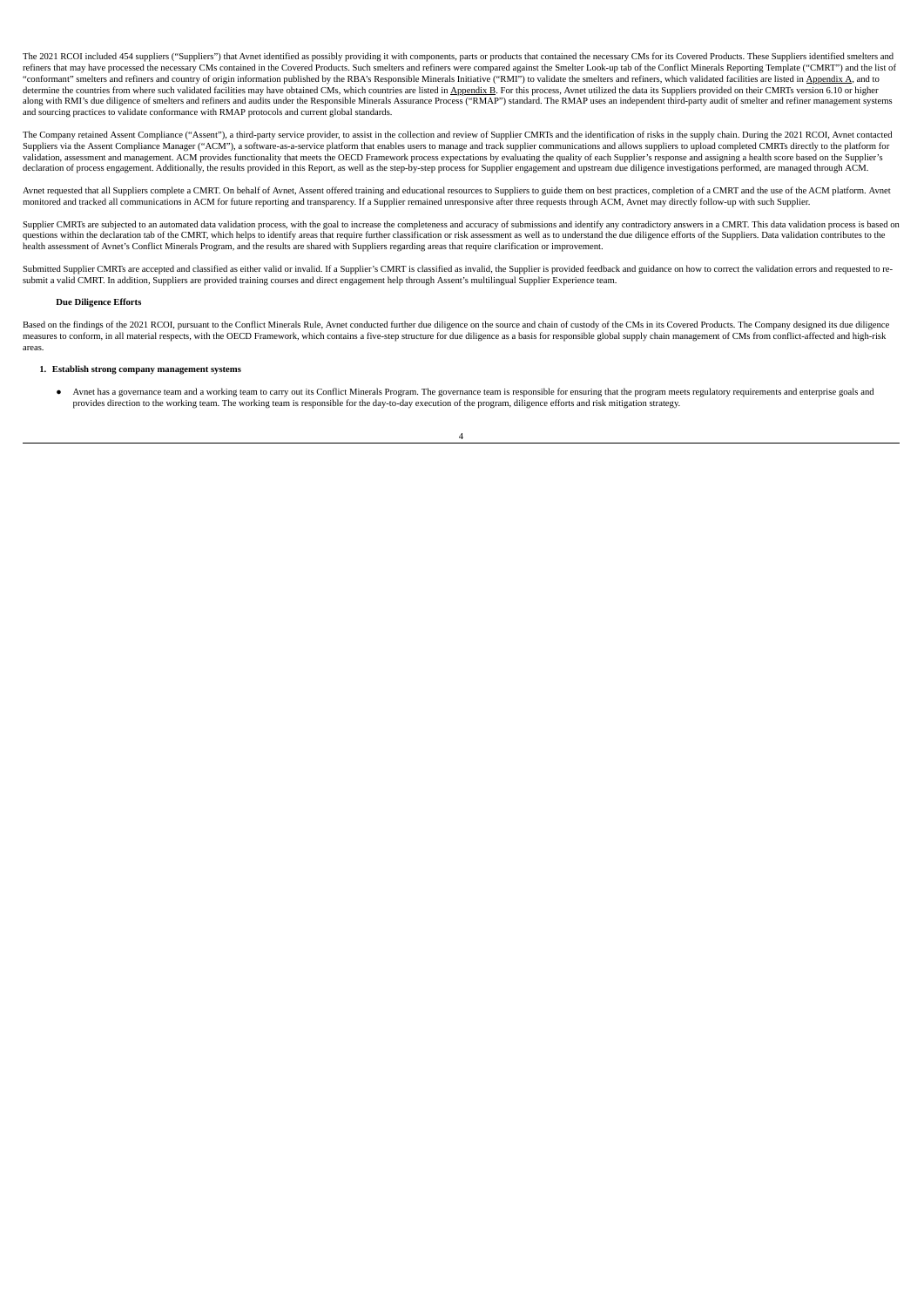- Avnet utilizes a third-party service provider, Assent, to assist with collecting and evaluating supply chain information, identifying potential risks and developing additional due diligence steps. Please see "Conflict Mine Program – Reasonable Country of Origin Inquiry" for more information on the utilization of Assent and its software platform ACM.
- Avnet has a Responsible Minerals Sourcing Policy, as discussed earlier in this Report. Pursuant to this policy, Avnet expects its Suppliers to source CMs only from responsible sources and to provide proper verification of the country of origin and source of the materials used in the products they supply to Avnet. Suppliers either receive a copy of the policy or are notified of this policy. In addition, the policy is posted on Avnet's websit
- Avnet seeks to include CM related provisions in new or amended supplier agreements with respect to the Covered Products. Its current form of supplier agreement contains a CM provision that requires a Supplier to warrant that any products it supplies containing CMs either does not finance or benefit armed groups in the Covered Countries or are from recycled or scrap sources.
- Avnet utilizes the current CMRT version developed by RMI to identify smelters and refiners in its supply chain. The CMRT requires Suppliers to provide information concerning the usage and source of CMs in their components, parts and products, as well as information concerning their related compliance efforts, including whether they have a policy on conflict-free sourcing and required their own suppliers to source CMs from responsible sources.
- By utilizing Assent, Avnet provides its Suppliers access to a free platform to upload their CMRTs, help desk support, educational resources on how to properly complete and submit a CMRT, and other multilingual resources.
- Employees, vendors, suppliers, customers and any third-party can confidentially report concerns regarding Avnet's business operations, including compliance with the Responsible Minerals Sourcing Policy, through the Ethics Alertline, via phone or internet. Violations or grievances at the industry level can be reported to the RMI directly at http://responsiblemineralsinitiative.org/responsible-minerals-assurance-process/grievance mechanism/.
- Avnet has a document retention policy to retain CM related documents, including supplier responses to CMRTs and the sources identified within each reporting period, for at least five years.

#### **2. Identify and assess risk in the supply chain**

- Avnet identifies the business segments that manufacture or contract to manufacture products reasonably believed to contain CMs and determine the Covered Products subject to the Conflict Minerals Rule. As a global value-a
- Avnet identifies the active suppliers of materials, components, parts, and products that may contain CMs for the Covered Products, and each Supplier is requested to complete the then latest revision of the CMRT. Avnet ex
- Supplier level risks include non-responsive suppliers. Avnet tracks receipt of Supplier CMRTs, and if a Supplier remains unresponsive after three requests through the ACM platform, Avnet directly follows-up with such Supplier. Follow-up with non-responsive Suppliers continued into 2022.
- Submitted CMRTs go through a data validation process to evaluate responses for plausibility, completion and consistency to lower the risks associated with Supplier CMRT content and for predetermined red flag indicators d are undertaken to request compliance and to offer feedback, guidance and educational resources. Follow-up with such Suppliers continued into 2022.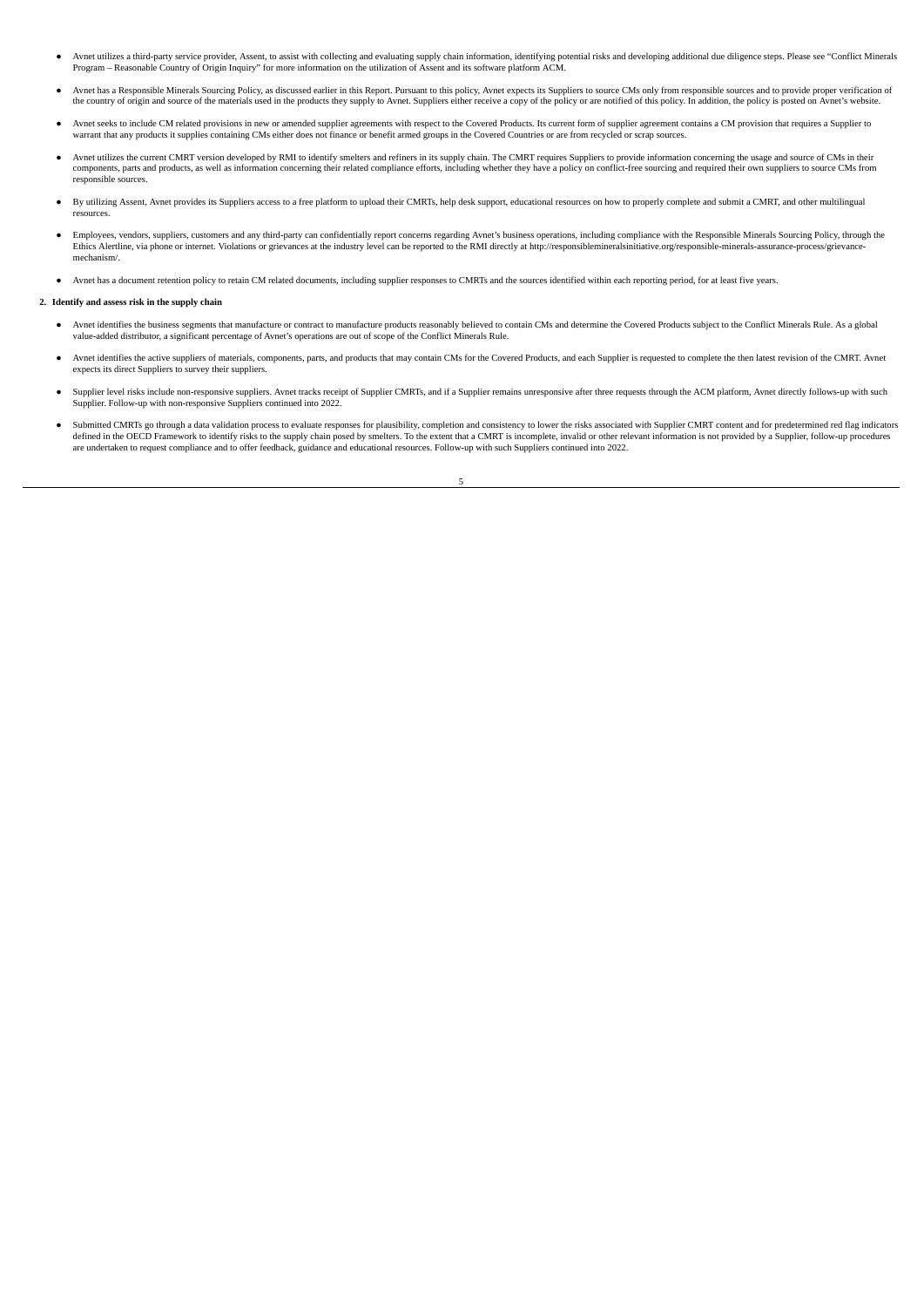- Based on a Supplier's submitted CMRT, the strength of a Supplier's related compliance efforts, including whether it has a conflict minerals sourcing policy or implements due diligence measures for conflict free sourcing, is evaluated, tracked and rated as either weak or strong.
- Supplier level risks also include Supplier CMRTs that are based on company-level information versus Covered Product-level information. Suppliers may have been over-inclusive if their suppliers provide information on a company-level basis and under-inclusive if Suppliers experience non-responsive suppliers or incomplete supplier CMRTs. Therefore, the Company is unable to determine if the smelters and refiners listed in <u>Appendix A</u><br>were
- Smelters and refiners identified in the CMRTs are compared against the Smelter Look-up tab of the CMRT and the list of Conformant smelters and refiners and country of origin information published by the RMI to determine if the smelter had been audited against a standard in conformance with the OECD Framework, such as RMAP.
- If a smelter's due diligence practices have not been audited against the RMAP standard or the smelter is considered non-conformant by RMAP, Assent conducts follow-ups with suppliers reporting those facilities and the facil

#### **3. Design and implementation of a strategy to respond to identified risks**

- Avnet has a risk management plan through which the Conflict Minerals Program is implemented, managed and monitored. The plan includes processes to assess and respond to the risks identified in the supply chain, which are described in more detail under "Due Diligence Efforts – 2. Identify and assess risk in the supply chain".
- Working team leaders monitor and report on risk to certain members of senior management.
- Avnet's Responsible Minerals Sourcing Policy publicly announces its expectations that Suppliers participate in Avnet's due diligence process by providing proper verification of the country of origin and source of the materials used in the Covered Products they supply to Avnet. The policy also states that Suppliers are expected to source CMs only from responsible sources.
- Avnet seeks to include CM related provisions in new or amended supplier agreements with respect to the Covered Products and include CM related due diligence in acquisition activities.
- Avnet works with Suppliers on an as-needed basis to assist them with understanding the requirements of the Conflict Minerals Rule. Avnet also offers, through Assent, training and educational resources to Suppliers to guide them on best practices, completion of a CMRT and the use of the ACM platform.
- Avnet has processes in place for new product introductions and changes to the bill of materials for the Covered Products to help ensure compliance with the Conflict Minerals Program.
- Avnet participates in Assent's smelter outreach initiative, where letters are sent twice a year to each smelter and refiner not conformant or not enrolled in RMAP to encourage participation in a cross-recognized industry audit program. The initiative also includes letters to smelters and refiners who are conformant to RMAP to reflect appreciation for their efforts.
- Employees, vendors, suppliers, customers and any third-party can confidentially report concerns regarding Avnet's business operations, including compliance with the Responsible Minerals Sourcing Policy, through the Ethics Alertline, via phone or internet.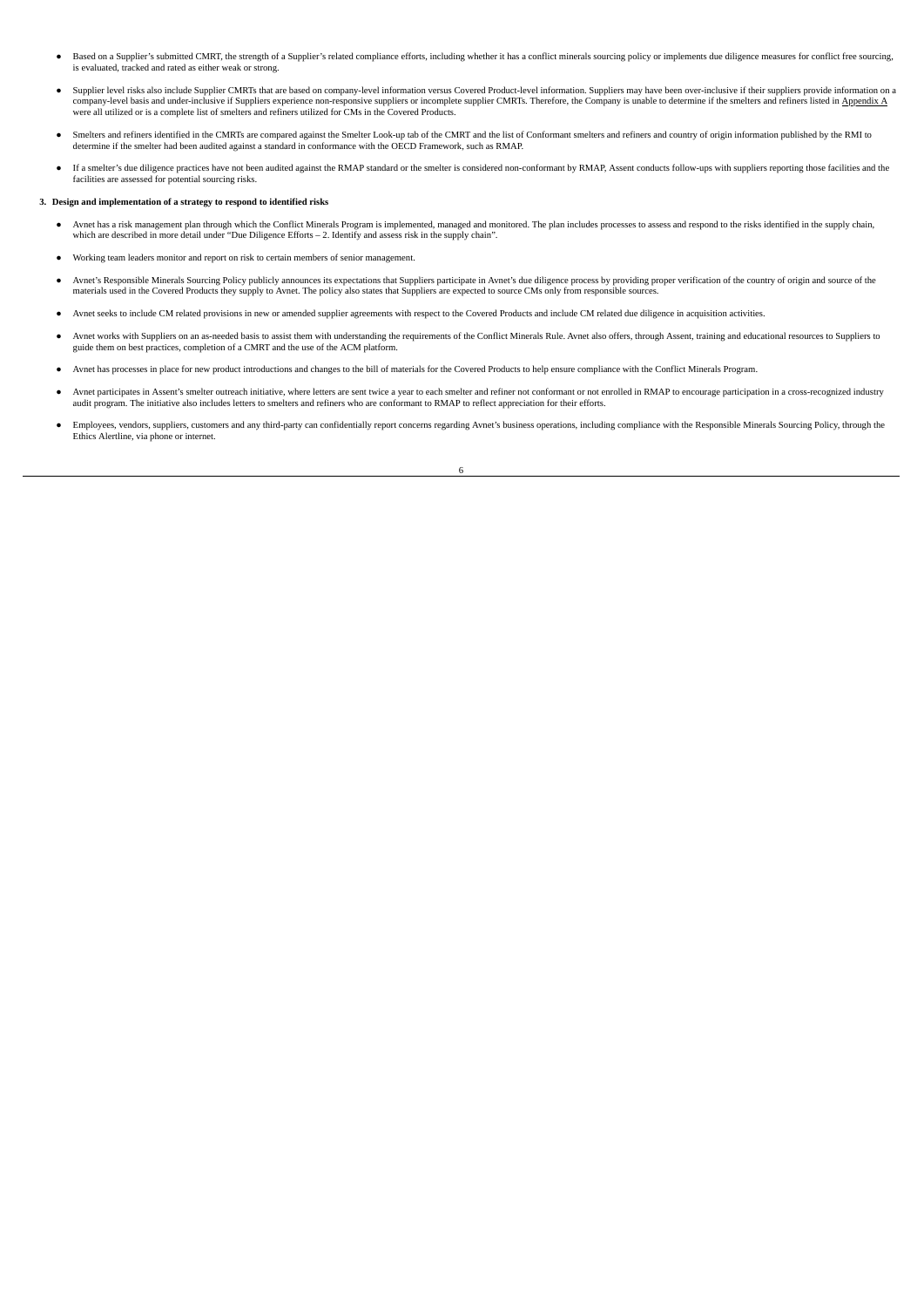# **4. Carry out independent third-party audit of supply chain due diligence**

As Avnet is a downstream consumer of CMs and is generally many steps removed from smelters and refiners which provide minerals and ores, Avnet is not positioned to conduct direct audits of smelters and refiners' due dilgen

# **5. Report annually on supply chain due diligence**

● Avnet annually files a Form SD and a Conflict Minerals Report with the SEC and makes them available to the public on its website at https://www.avnet.com/wps/portal/us/about-avnet/human-rights/conflict-minerals.

#### **Results of 2021 Conflict Minerals Program**

As a downstream purchaser of components, parts and products that may contain CMs, Avnet's 2021 Program can provide only reasonable, but not absolute, assurance regarding the country of origin and chain of custody of the necessary CMs in its Covered Products.

The due diligence process is based on Avnet requesting information from its direct Suppliers, with those Suppliers requesting similar information from their suppliers and so on, up the supply chain, to eventually identify sources of the necessary CMs. However, those who purchase CMs directly from smelters or refiners may not be able to discern which of its product lines include specific CMs from each smelter or refiner, and so it is common may have received similar information from their suppliers and so on. Therefore, Avnet must rely, in good faith, on its direct Suppliers to provide it with valid and complete information. Finally, not all Suppliers complet

For the 2021 Program, 454 Suppliers were identified, of which 263 (or 57.9%) submitted a completed CMRT.

| <b>Supplier CMRT Results</b> |                |                                                |                  |                             |                  |
|------------------------------|----------------|------------------------------------------------|------------------|-----------------------------|------------------|
| Year of                      | # Suppliers in | # Completed                                    | % Completed      |                             |                  |
| Program                      | Scope          | <b>CMRTs</b>                                   | <b>CMRTs</b>     | # Valid CMRTs               | % Valid CMRTs    |
| 2021                         | 454            | 263                                            | 57.9%            | 251                         | 55.3%            |
|                              |                |                                                |                  |                             |                  |
|                              |                | <b>Strength of Supplier CM Program Results</b> |                  |                             |                  |
|                              |                | # Suppliers with                               |                  | <b>Total Suppliers with</b> |                  |
|                              |                | CM programs and                                | # Suppliers with | strong CM                   |                  |
| Year of                      | # Completed    | policies rated as                              | no CMs in their  | programs/policies or no     | % of such        |
| Program                      | <b>CMRTS</b>   | strong                                         | products         | <b>CMs in products</b>      | <b>Suppliers</b> |
| 2021                         | 263            | 193                                            | 39               | 232                         | 88.2%            |

The 335 legitimate smelters and refiners identified by Suppliers in completed CMRTs, which appear on the RMI-maintained smelters list, are listed in Appendix A. Based on the limitations explained above, this list may be mo comprehensive than the list of smelters and refiners which actually processed the CMs contained in the Covered Products. The below table summarizes the number of such legitimate smelters and refiners which have been audite

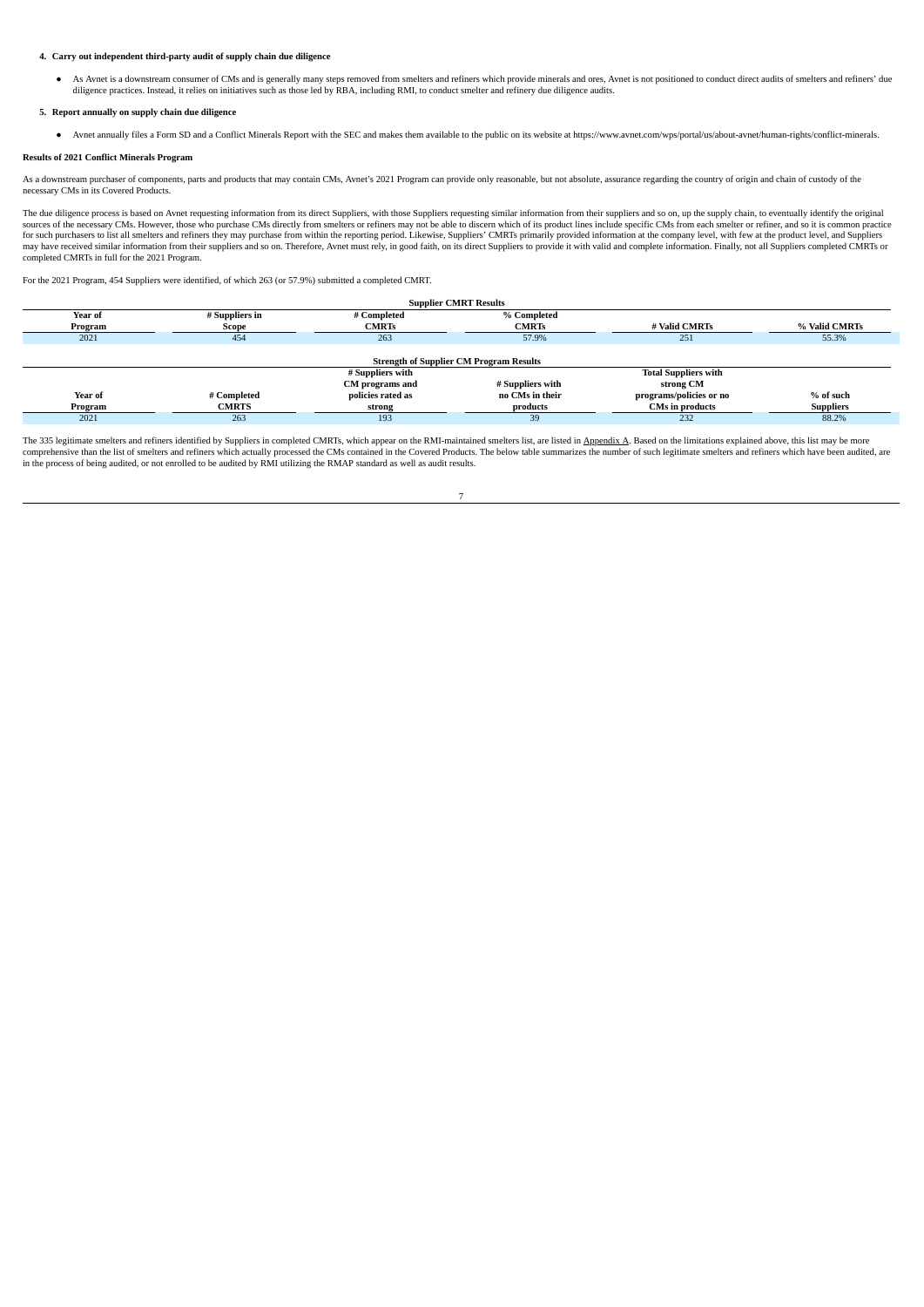**Smelter and Refiner Audit Status Results (1)**

|                            | <u>Umerce and eccurer require utilized ecounty (2)</u> |                                         |                |         |
|----------------------------|--------------------------------------------------------|-----------------------------------------|----------------|---------|
|                            | <b>RMI Audit Status</b>                                | <b>Legitimate Smelters and Refiners</b> |                |         |
| <b>RMAP Conformant (2)</b> |                                                        | 231                                     |                | 68.96%  |
| RMAP Active (3)            |                                                        | 18                                      |                | 5.37%   |
| Non-Conformant (4)         |                                                        |                                         |                | 5.07%   |
|                            | Not Enrolled (roll up of the statuses below)           | 69                                      |                | 20.60%  |
| <b>Total</b>               |                                                        | 335                                     |                | 100.00% |
|                            |                                                        |                                         |                |         |
|                            | <b>Not Enrolled subcategories</b>                      | Count                                   |                |         |
|                            | Communication Suspended - Not Interested(5)            |                                         |                |         |
|                            | Due Diligence Vetting Process (6)                      |                                         |                |         |
|                            | In Communication (7)                                   |                                         | 13             |         |
|                            | Outreach Required (8)                                  |                                         | 46             |         |
|                            | RMI Due Diligence Review - Unable to Proceed (9)       |                                         | $\overline{4}$ |         |

(1) The compliance status information provided in the table is based solely on information made available by RMI, without independent verification by the Company.<br>(2) ) "Conformant" means that the smelter or refiner has co (3) "Active" means that the smelter or refiner is in the process of being independently audited or has committed to begin the audit process but has not yet been determined to be in conformance with the relevant RMAP standard.

(4) "Non-Conformant" means that the smelter or refiner has been independently assessed but found not to be in conformance with the relevant RMAP standard.

(5) "Communication Suspended – Not Interested" means the smelter or refiner has strongly communicated a lack of interest in participating in the audit program.<br>(6) "Due Diligence Vetting Process" means the smelter or refi

(7) "In Communication" means the smelter or refiner is not yet active but is in communications with RMAP and/or a member company.<br>(8) "Outreach Required" means RMI member companies need to contact entity to encourage their

(9) "RMI Due Diligence Review – Unable to Proceed" means the smelter or refiner has not met the thresholds for the Due Diligence Vetting Process after a period of 6 months. Status may change if additional information is submitted.

The aggregated list of countries of origin from which the reported smelters and refiners may have collectively sourced CMs, based on information provided through the CMRT data collection process and RMAP audits, is provide

After conducting its 2021 Program, and in light of the limitations explained above, Avnet concludes that it is unable to determine the origin of the CMs contained in its Covered Products and unable to determine whether its Products are DRC conflict free.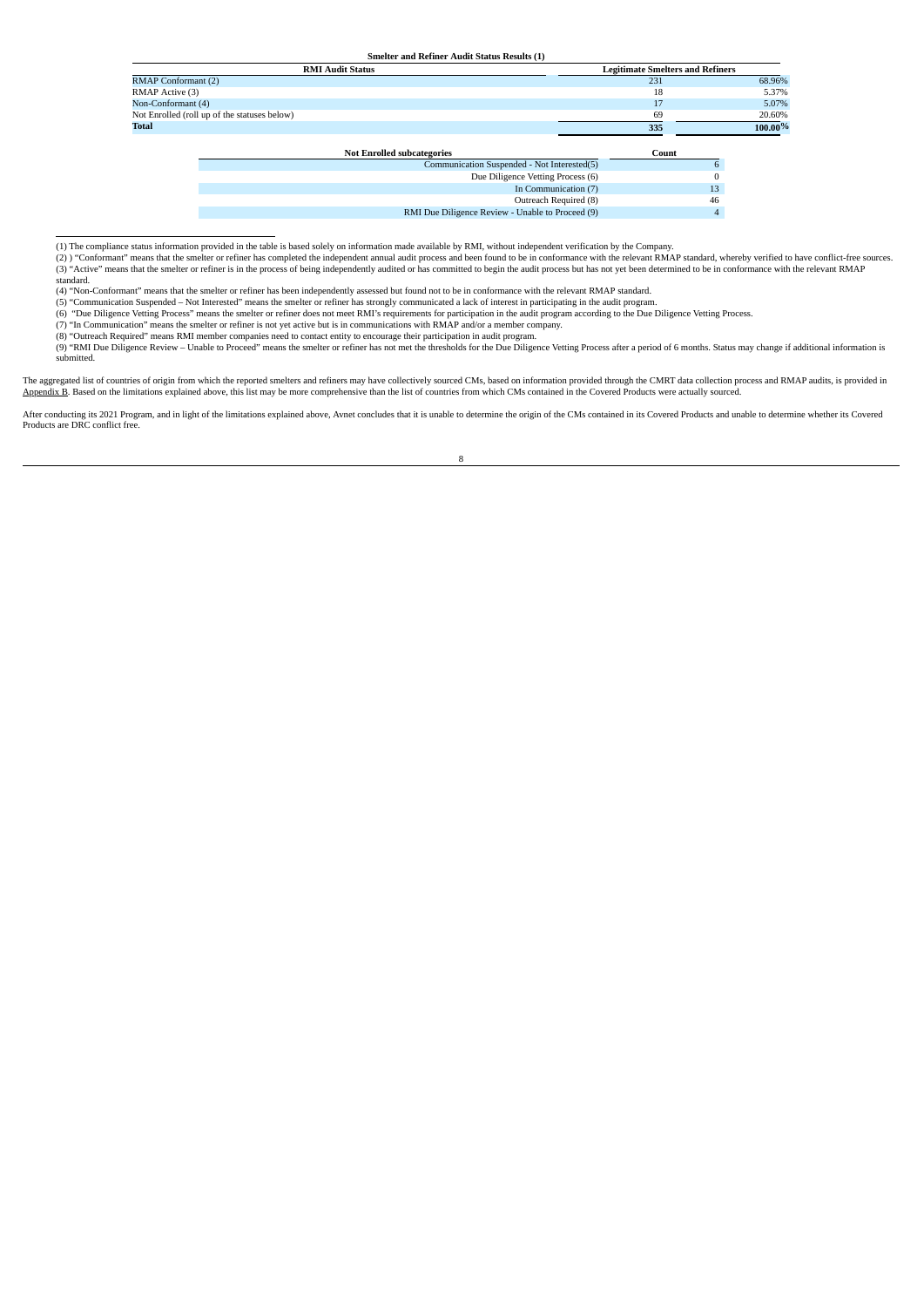#### **Steps to be taken in Calendar 2022**

As Avnet endeavors not to purchase products that contain CMs that directly or indirectly finance or benefit armed groups in the Covered Countries, and in order to mitigate the risk of purchasing such products, it has conti Conflict Minerals Program discussed above during calendar year 2022 and specifically plans to pursue the following steps and improvements:

- Continue to engage with Suppliers that provided incomplete responses or no responses for 2021 to help encourage them to provide requested information for 2022.
- For Suppliers whose conflict minerals compliance programs and policies are deemed weak, continue to follow-up with such Suppliers to encourage them to improve their efforts and policies.
- For new in-scope suppliers, to communicate Avnet's sourcing expectations, including through the dissemination of the Responsible Minerals Sourcing Policy and inclusion of CM sourcing requirements in supplier agreements,
- Proactively analyze whether any CMs are present in future products that it develops or in existing products to the extent the materials included in such existing products are revised.
- Proactively seek to include CM related provisions in new or amended supplier agreements with respect to the Covered Products.
- Continue to monitor its Ethics Alertline for issues related to the Company's conflict minerals program.

#### **Cautionary Statement about Forward-Looking Statements**

Certain statements in this Report may be "forward-looking statements" within the meaning of Section 27A of the Securities Act of 1933, as amended, and Section 21E of the Securities Exchange Act of 1934, as amended. Words s "expects," "intends," "plans," "believes," "anticipates" and similar expressions, or the use of future tense, are used to identify these forward-looking statements. Examples of forward-looking statements include statements Company's future plans, additional steps it intends to take to mitigate the risk that the Company's necessary CMs benefit armed groups and other statements that do not relate to historical or current facts.

Forward-looking statements are based on the Company's current expectations and assumptions, which may not prove to be accurate. These statements are not guarantees and are subject to risks, uncertainties and changes in<br>cir refiners and other market participants responsibly source CMs and (3) political and regulatory developments regarding CMs. Actual outcomes and results may differ materially from these forward-looking statements. As a resul

 $\overline{9}$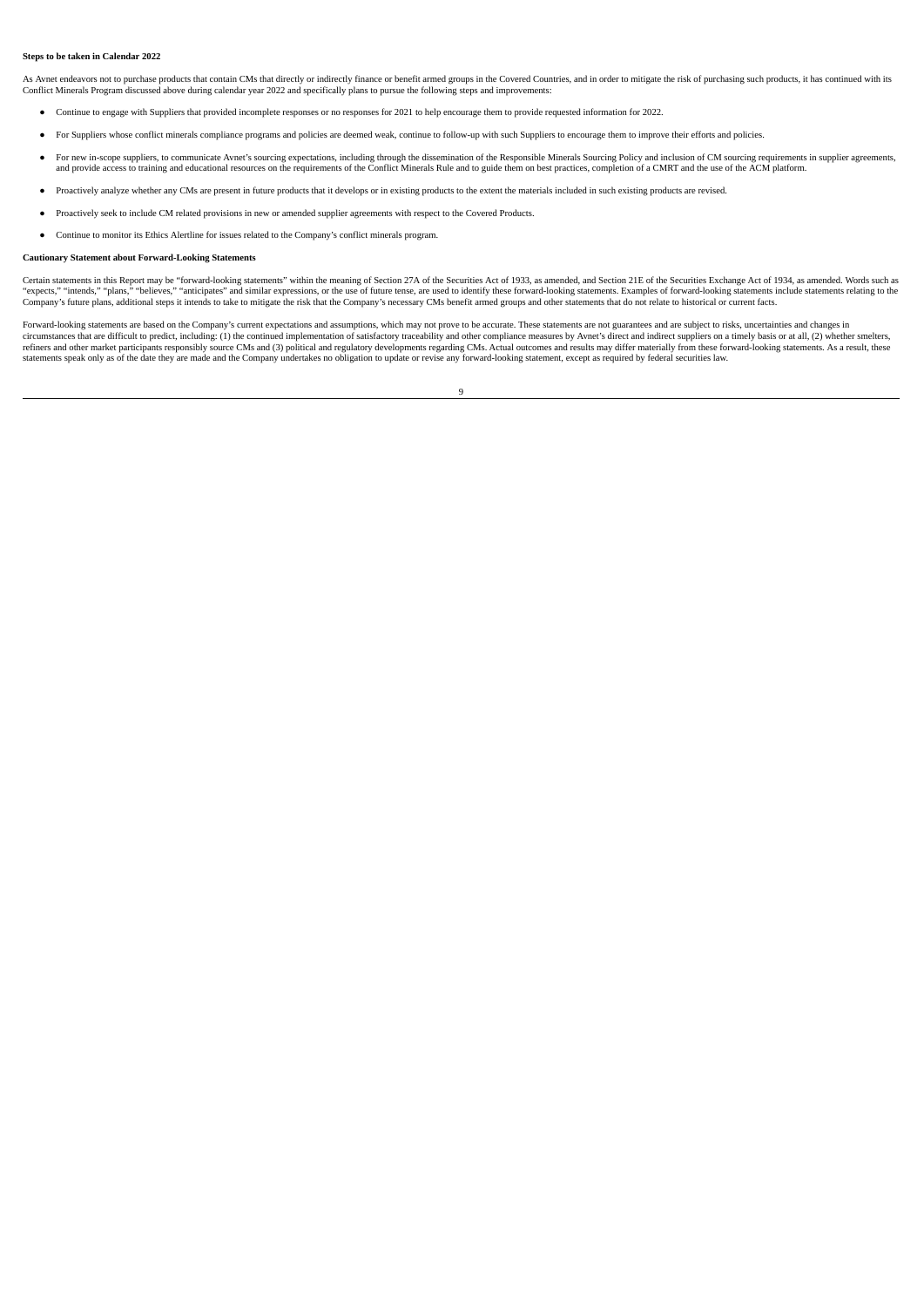# **APPENDIX A**

# **List of Smelters and Refiners**

Avnet utilized data its Suppliers provided on their CMRTs for the 2021 Program along with RBA's RMI due diligence of smelters and refiners to prepare the below list. The list: (1) may not include all of the smelters and re

For RMI Audit Status:

(1) "Conformant" means that the smelter or refiner has completed the independent annual audit process and been found to be in conformance with the relevant RMAP standard, whereby verified to have conflict-free sources.<br>(2)

- (5) "Due Diligence Vetting Process" means the smelter or refiner does not meet RMI's requirements for participation in the audit program according to the Due Diligence Vetting Process.<br>(6) "In Communication" means the smel
- 

(7) "Outreach Required" means RMI member companies need to contact entity to encourage their participation in audit program.<br>(8) "RMI Due Diligence Review – Unable to Proceed" means the smelter or refiner has not met the t submitted.

|                | <b>Smelter / Refiner</b> |                                                               |                                   |                         |
|----------------|--------------------------|---------------------------------------------------------------|-----------------------------------|-------------------------|
| <b>Mineral</b> | <b>CID</b>               | <b>Smelter / Refiner Name</b>                                 | <b>Smelter / Refiner Location</b> | <b>RMI Audit Status</b> |
| Gold           | CID000015                | <b>Advanced Chemical Company</b>                              | <b>United States of America</b>   | Conformant              |
| Gold           | CID000019                | Aida Chemical Industries Co., Ltd.                            | Japan                             | Conformant              |
| Gold           | CID000035                | Allgemeine Gold-und Silberscheideanstalt A.G.                 | Germany                           | Conformant              |
| Gold           | CID000041                | Almalyk Mining and Metallurgical Complex (AMMC)               | Uzbekistan                        | Conformant              |
| Gold           | CID000058                | AngloGold Ashanti Corrego do Sitio Mineracao                  | <b>Brazil</b>                     | Conformant              |
| Gold           | CID000077                | Argor-Heraeus S.A.                                            | Switzerland                       | Conformant              |
| Gold           | CID000082                | Asahi Pretec Corp.                                            | Japan                             | Conformant              |
| Gold           | CID000090                | Asaka Riken Co., Ltd.                                         | Japan                             | Conformant              |
| Gold           | CID000103                | Atasay Kuyumculuk Sanayi Ve Ticaret A.S.                      | Turkey                            | Outreach Required       |
| Gold           | CID000113                | Aurubis AG                                                    | Germany                           | Conformant              |
| old            | CID000128                | Bangko Sentral ng Pilipinas (Central Bank of the Philippines) | Philippines                       | Conformant              |
| Gold           | CID000157                | <b>Boliden AB</b>                                             | Sweden                            | Conformant              |
| Gold           | CID000176                | C. Hafner GmbH + Co. KG                                       | Germany                           | Conformant              |
| Gold           | CID000180                | Caridad                                                       | Mexico                            | Outreach Required       |
| Gold           | CID000185                | CCR Refinery - Glencore Canada Corporation                    | Canada                            | Conformant              |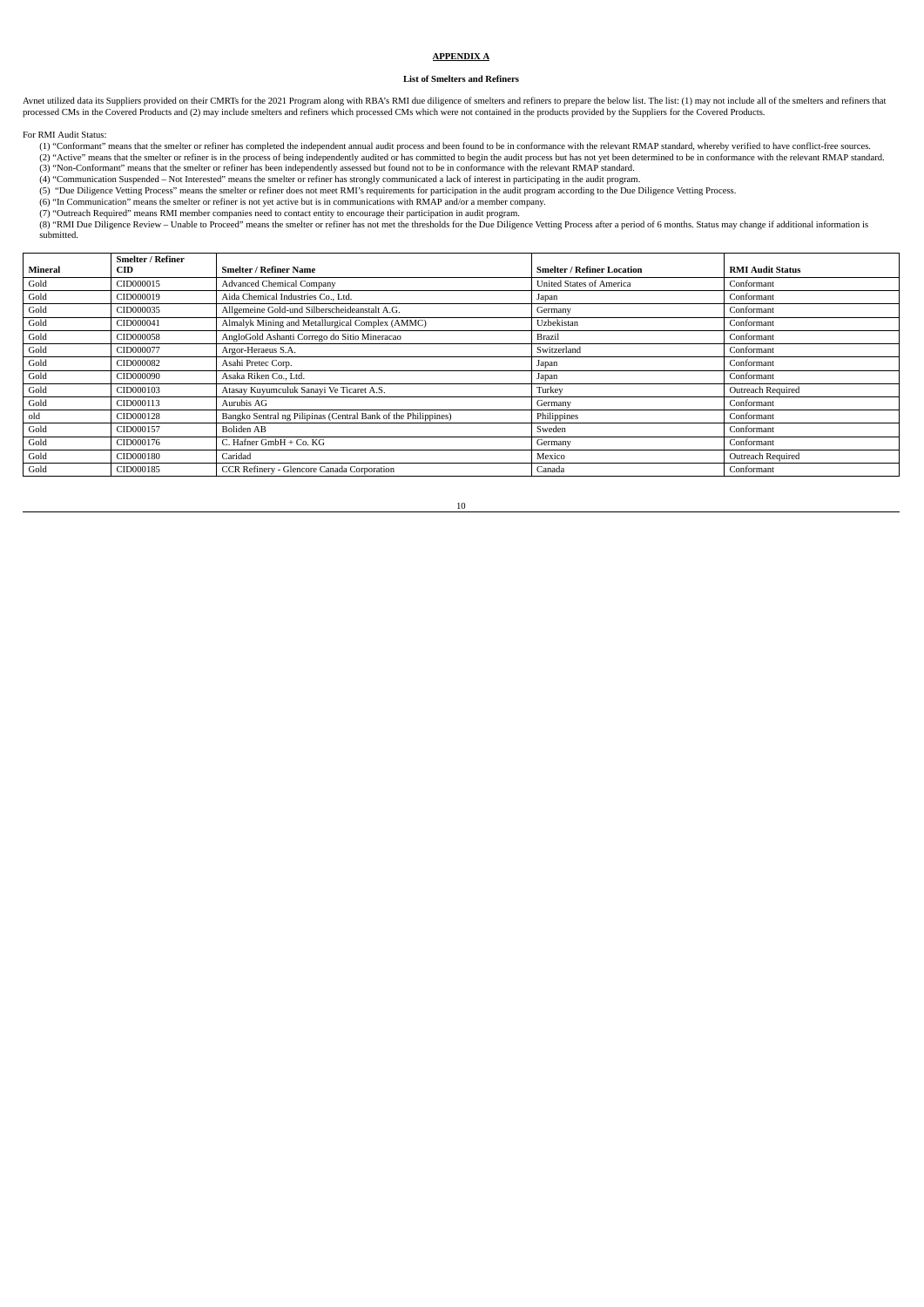| Gold | CID000189 | Cendres + Metaux S.A.                                           | Switzerland                     | Conformant                                      |
|------|-----------|-----------------------------------------------------------------|---------------------------------|-------------------------------------------------|
| Gold | CID000197 | Yunnan Copper Industry Co., Ltd.                                | China                           | Outreach Required                               |
| Gold | CID000233 | Chimet S.p.A.                                                   | Italy                           | Conformant                                      |
| Gold | CID000264 | Chugai Mining                                                   | Japan                           | Conformant                                      |
| Gold | CID000343 | Daye Non-Ferrous Metals Mining Ltd.                             | China                           | In Communication                                |
| Gold | CID000359 | DSC (Do Sung Corporation)                                       | Korea, Republic of              | Conformant                                      |
| Gold | CID000401 | Dowa                                                            | Japan                           | Conformant                                      |
| Gold | CID000425 | Eco-System Recycling Co., Ltd. East Plant                       | Japan                           | Conformant                                      |
| Gold | CID000493 | <b>OJSC Novosibirsk Refinery</b>                                | <b>Russian Federation</b>       | Non-Conformant                                  |
| Gold | CID000522 | Refinery of Seemine Gold Co., Ltd.                              | China                           | Outreach Required                               |
| Gold | CID000651 | Guoda Safina High-Tech Environmental Refinery Co., Ltd.         | China                           | Outreach Required                               |
| Gold | CID000671 | Hangzhou Fuchunjiang Smelting Co., Ltd.                         | China                           | Outreach Required                               |
| Gold | CID000689 | LT Metal Ltd.                                                   | Korea, Republic of              | Conformant                                      |
| Gold | CID000694 | Heimerle + Meule GmbH                                           | Germany                         | Conformant                                      |
| Gold | CID000707 | Heraeus Metals Hong Kong Ltd.                                   | China                           | Conformant                                      |
| Gold | CID000711 | Heraeus Precious Metals GmbH & Co. KG                           | Germany                         | Conformant                                      |
| Gold | CID000767 | Hunan Chenzhou Mining Co., Ltd.                                 | China                           | Outreach Required                               |
| Gold | CID000773 | Hunan Guiyang yinxing Nonferrous Smelting Co., Ltd.             | China                           | Outreach Required                               |
| Gold | CID000778 | HwaSeong CJ CO., LTD.                                           | Korea, Republic of              | Communication Suspended - Not Interested        |
| Gold | CID000801 | Inner Mongolia Qiankun Gold and Silver Refinery Share Co., Ltd. | China                           | Conformant                                      |
| Gold | CID000807 | Ishifuku Metal Industry Co., Ltd.                               | Japan                           | Conformant                                      |
| Gold | CID000814 | <b>Istanbul Gold Refinery</b>                                   | Turkey                          | Conformant                                      |
| Gold | CID000823 | Japan Mint                                                      | Japan                           | Conformant                                      |
| Gold | CID000855 | Jiangxi Copper Co., Ltd.                                        | China                           | Conformant                                      |
| Gold | CID000920 | Asahi Refining USA Inc.                                         | <b>United States of America</b> | Conformant                                      |
| Gold | CID000924 | Asahi Refining Canada Ltd.                                      | Canada                          | Conformant                                      |
| Gold | CID000927 | JSC Ekaterinburg Non-Ferrous Metal Processing Plant             | <b>Russian Federation</b>       | RMI Due Diligence Review - Unable to<br>Proceed |
| Gold | CID000929 | <b>JSC</b> Uralelectromed                                       | <b>Russian Federation</b>       | Non-Conformant                                  |
| Gold | CID000937 | JX Nippon Mining & Metals Co., Ltd.                             | Japan                           | Conformant                                      |
| Gold | CID000956 | Kazakhmys Smelting LLC                                          | Kazakhstan                      | In Communication                                |
| Gold | CID000957 | Kazzinc                                                         | Kazakhstan                      | Conformant                                      |
| Gold | CID000969 | Kennecott Utah Copper LLC                                       | <b>United States of America</b> | Conformant                                      |
| Gold | CID000981 | Kojima Chemicals Co., Ltd.                                      | Japan                           | Conformant                                      |
| Gold | CID001029 | Kyrgyzaltyn JSC                                                 | Kyrgyzstan                      | Non-Conformant                                  |
| Gold | CID001032 | L'azurde Company For Jewelry                                    | Saudi Arabia                    | RMI Due Diligence Review - Unable to<br>Proceed |
| Gold | CID001056 | Lingbao Gold Co., Ltd.                                          | China                           | Outreach Required                               |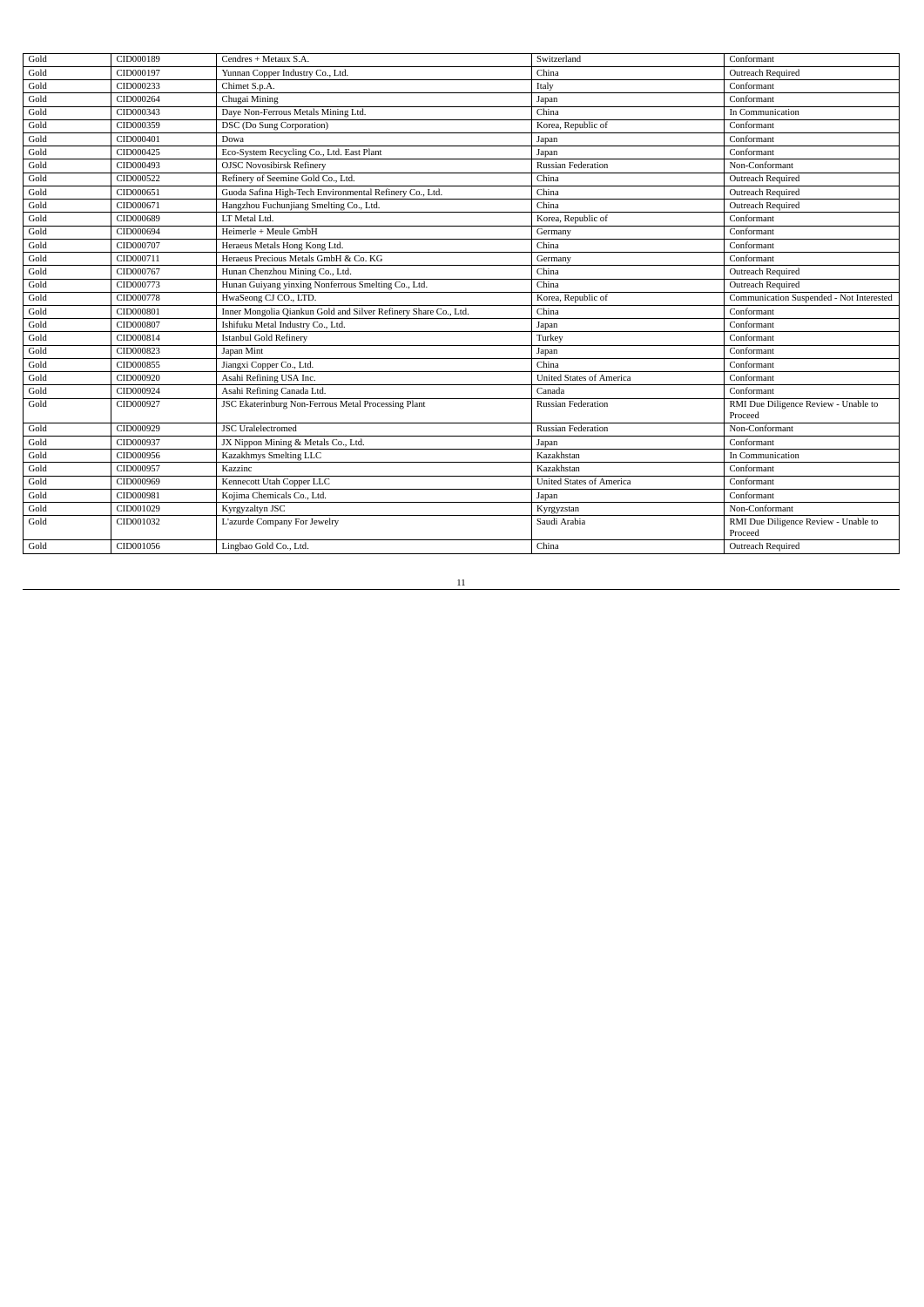| Gold<br>LS-NIKKO Copper Inc.<br>CID001078<br>Korea, Republic of<br>Conformant<br>Gold<br>CID001093<br>Luoyang Zijin Yinhui Gold Refinery Co., Ltd.<br>Outreach Required<br>China<br>Gold<br><b>United States of America</b><br>Conformant<br>CID001113<br>Materion<br>Gold<br>CID001119<br>Matsuda Sangyo Co., Ltd.<br>Conformant<br>Japan<br>Gold<br>Metalor Technologies (Suzhou) Ltd.<br>Conformant<br>CID001147<br>China<br>Gold<br>CID001149<br>Metalor Technologies (Hong Kong) Ltd.<br>Conformant<br>China<br>Gold<br>CID001152<br>Metalor Technologies (Singapore) Pte., Ltd.<br>Conformant<br>Singapore<br>Gold<br>CID001153<br>Metalor Technologies S.A.<br>Switzerland<br>Conformant<br>Gold<br>Metalor USA Refining Corporation<br>CID001157<br><b>United States of America</b><br>Conformant<br>Gold<br>CID001161<br>Metalurgica Met-Mex Penoles S.A. De C.V.<br>Mexico<br>Conformant<br>Gold<br>Mitsubishi Materials Corporation<br>CID001188<br>Conformant<br>Japan<br>Gold<br>Mitsui Mining and Smelting Co., Ltd.<br>CID001193<br>Conformant<br>Japan<br>Gold<br>Moscow Special Alloys Processing Plant<br>CID001204<br>Non-Conformant<br><b>Russian Federation</b><br>Gold<br>Nadir Metal Rafineri San. Ve Tic. A.S.<br>CID001220<br>Conformant<br>Turkey<br>Gold<br>CID001236<br>Navoi Mining and Metallurgical Combinat<br>Uzbekistan<br>Conformant<br>Gold<br>CID001259<br>Nihon Material Co., Ltd.<br>Conformant<br>Japan<br>Gold<br>Ohura Precious Metal Industry Co., Ltd.<br>CID001325<br>Conformant<br>Japan<br>Gold<br>OJSC "The Gulidov Krasnoyarsk Non-Ferrous Metals Plant" (OJSC<br>CID001326<br><b>Russian Federation</b><br>Non-Conformant<br>Krastsvetmet)<br>CID001352<br>PAMP S.A.<br>Gold<br>Conformant<br>Switzerland<br>Gold<br>CID001362<br>Penglai Penggang Gold Industry Co., Ltd.<br>China<br>Outreach Required<br>Prioksky Plant of Non-Ferrous Metals<br>Gold<br>CID001386<br>Non-Conformant<br><b>Russian Federation</b><br>Gold<br>CID001397<br>PT Aneka Tambang (Persero) Tbk<br>Indonesia<br>Conformant<br>Gold<br>CID001498<br>PX Precinox S.A.<br>Switzerland<br>Conformant<br>Gold<br>CID001512<br>Rand Refinery (Pty) Ltd.<br>South Africa<br>Conformant<br>Gold<br>CID001534<br>Royal Canadian Mint<br>Conformant<br>Canada<br>Gold<br>CID001546<br>Sabin Metal Corp.<br><b>United States of America</b><br>Communication Suspended - Not Interested<br>Gold<br>Conformant<br>CID001555<br><b>Samduck Precious Metals</b><br>Korea, Republic of<br>Gold<br>CID001562<br>Korea, Republic of<br>Communication Suspended - Not Interested<br>Samwon Metals Corp.<br>Gold<br>SEMPSA Joyeria Plateria S.A.<br>CID001585<br>Spain<br>Conformant<br>Gold<br>Shandong Tiancheng Biological Gold Industrial Co., Ltd.<br>CID001619<br>Outreach Required<br>China<br>Shandong Zhaojin Gold & Silver Refinery Co., Ltd.<br>Gold<br>CID001622<br>China<br>Conformant<br>Gold<br>CID001736<br>Sichuan Tianze Precious Metals Co., Ltd.<br>Conformant<br>China<br>Gold<br>CID001756<br>SOE Shyolkovsky Factory of Secondary Precious Metals<br><b>Russian Federation</b><br>Non-Conformant<br>Gold<br>Solar Applied Materials Technology Corp.<br>Taiwan, Province of China<br>Conformant<br>CID001761 | Gold | CID001058 | Lingbao Jinyuan Tonghui Refinery Co., Ltd. | China | Outreach Required |
|------------------------------------------------------------------------------------------------------------------------------------------------------------------------------------------------------------------------------------------------------------------------------------------------------------------------------------------------------------------------------------------------------------------------------------------------------------------------------------------------------------------------------------------------------------------------------------------------------------------------------------------------------------------------------------------------------------------------------------------------------------------------------------------------------------------------------------------------------------------------------------------------------------------------------------------------------------------------------------------------------------------------------------------------------------------------------------------------------------------------------------------------------------------------------------------------------------------------------------------------------------------------------------------------------------------------------------------------------------------------------------------------------------------------------------------------------------------------------------------------------------------------------------------------------------------------------------------------------------------------------------------------------------------------------------------------------------------------------------------------------------------------------------------------------------------------------------------------------------------------------------------------------------------------------------------------------------------------------------------------------------------------------------------------------------------------------------------------------------------------------------------------------------------------------------------------------------------------------------------------------------------------------------------------------------------------------------------------------------------------------------------------------------------------------------------------------------------------------------------------------------------------------------------------------------------------------------------------------------------------------------------------------------------------------------------------------------------------------------------------------------------------------------------------------------------------------------------------------------------------------------------------------------------------------------------------------------------------------------------------------------------------------------------------------------------------------------------------------------------------------------------------------------------------------------------------------------------------------------------------|------|-----------|--------------------------------------------|-------|-------------------|
|                                                                                                                                                                                                                                                                                                                                                                                                                                                                                                                                                                                                                                                                                                                                                                                                                                                                                                                                                                                                                                                                                                                                                                                                                                                                                                                                                                                                                                                                                                                                                                                                                                                                                                                                                                                                                                                                                                                                                                                                                                                                                                                                                                                                                                                                                                                                                                                                                                                                                                                                                                                                                                                                                                                                                                                                                                                                                                                                                                                                                                                                                                                                                                                                                                                |      |           |                                            |       |                   |
|                                                                                                                                                                                                                                                                                                                                                                                                                                                                                                                                                                                                                                                                                                                                                                                                                                                                                                                                                                                                                                                                                                                                                                                                                                                                                                                                                                                                                                                                                                                                                                                                                                                                                                                                                                                                                                                                                                                                                                                                                                                                                                                                                                                                                                                                                                                                                                                                                                                                                                                                                                                                                                                                                                                                                                                                                                                                                                                                                                                                                                                                                                                                                                                                                                                |      |           |                                            |       |                   |
|                                                                                                                                                                                                                                                                                                                                                                                                                                                                                                                                                                                                                                                                                                                                                                                                                                                                                                                                                                                                                                                                                                                                                                                                                                                                                                                                                                                                                                                                                                                                                                                                                                                                                                                                                                                                                                                                                                                                                                                                                                                                                                                                                                                                                                                                                                                                                                                                                                                                                                                                                                                                                                                                                                                                                                                                                                                                                                                                                                                                                                                                                                                                                                                                                                                |      |           |                                            |       |                   |
|                                                                                                                                                                                                                                                                                                                                                                                                                                                                                                                                                                                                                                                                                                                                                                                                                                                                                                                                                                                                                                                                                                                                                                                                                                                                                                                                                                                                                                                                                                                                                                                                                                                                                                                                                                                                                                                                                                                                                                                                                                                                                                                                                                                                                                                                                                                                                                                                                                                                                                                                                                                                                                                                                                                                                                                                                                                                                                                                                                                                                                                                                                                                                                                                                                                |      |           |                                            |       |                   |
|                                                                                                                                                                                                                                                                                                                                                                                                                                                                                                                                                                                                                                                                                                                                                                                                                                                                                                                                                                                                                                                                                                                                                                                                                                                                                                                                                                                                                                                                                                                                                                                                                                                                                                                                                                                                                                                                                                                                                                                                                                                                                                                                                                                                                                                                                                                                                                                                                                                                                                                                                                                                                                                                                                                                                                                                                                                                                                                                                                                                                                                                                                                                                                                                                                                |      |           |                                            |       |                   |
|                                                                                                                                                                                                                                                                                                                                                                                                                                                                                                                                                                                                                                                                                                                                                                                                                                                                                                                                                                                                                                                                                                                                                                                                                                                                                                                                                                                                                                                                                                                                                                                                                                                                                                                                                                                                                                                                                                                                                                                                                                                                                                                                                                                                                                                                                                                                                                                                                                                                                                                                                                                                                                                                                                                                                                                                                                                                                                                                                                                                                                                                                                                                                                                                                                                |      |           |                                            |       |                   |
|                                                                                                                                                                                                                                                                                                                                                                                                                                                                                                                                                                                                                                                                                                                                                                                                                                                                                                                                                                                                                                                                                                                                                                                                                                                                                                                                                                                                                                                                                                                                                                                                                                                                                                                                                                                                                                                                                                                                                                                                                                                                                                                                                                                                                                                                                                                                                                                                                                                                                                                                                                                                                                                                                                                                                                                                                                                                                                                                                                                                                                                                                                                                                                                                                                                |      |           |                                            |       |                   |
|                                                                                                                                                                                                                                                                                                                                                                                                                                                                                                                                                                                                                                                                                                                                                                                                                                                                                                                                                                                                                                                                                                                                                                                                                                                                                                                                                                                                                                                                                                                                                                                                                                                                                                                                                                                                                                                                                                                                                                                                                                                                                                                                                                                                                                                                                                                                                                                                                                                                                                                                                                                                                                                                                                                                                                                                                                                                                                                                                                                                                                                                                                                                                                                                                                                |      |           |                                            |       |                   |
|                                                                                                                                                                                                                                                                                                                                                                                                                                                                                                                                                                                                                                                                                                                                                                                                                                                                                                                                                                                                                                                                                                                                                                                                                                                                                                                                                                                                                                                                                                                                                                                                                                                                                                                                                                                                                                                                                                                                                                                                                                                                                                                                                                                                                                                                                                                                                                                                                                                                                                                                                                                                                                                                                                                                                                                                                                                                                                                                                                                                                                                                                                                                                                                                                                                |      |           |                                            |       |                   |
|                                                                                                                                                                                                                                                                                                                                                                                                                                                                                                                                                                                                                                                                                                                                                                                                                                                                                                                                                                                                                                                                                                                                                                                                                                                                                                                                                                                                                                                                                                                                                                                                                                                                                                                                                                                                                                                                                                                                                                                                                                                                                                                                                                                                                                                                                                                                                                                                                                                                                                                                                                                                                                                                                                                                                                                                                                                                                                                                                                                                                                                                                                                                                                                                                                                |      |           |                                            |       |                   |
|                                                                                                                                                                                                                                                                                                                                                                                                                                                                                                                                                                                                                                                                                                                                                                                                                                                                                                                                                                                                                                                                                                                                                                                                                                                                                                                                                                                                                                                                                                                                                                                                                                                                                                                                                                                                                                                                                                                                                                                                                                                                                                                                                                                                                                                                                                                                                                                                                                                                                                                                                                                                                                                                                                                                                                                                                                                                                                                                                                                                                                                                                                                                                                                                                                                |      |           |                                            |       |                   |
|                                                                                                                                                                                                                                                                                                                                                                                                                                                                                                                                                                                                                                                                                                                                                                                                                                                                                                                                                                                                                                                                                                                                                                                                                                                                                                                                                                                                                                                                                                                                                                                                                                                                                                                                                                                                                                                                                                                                                                                                                                                                                                                                                                                                                                                                                                                                                                                                                                                                                                                                                                                                                                                                                                                                                                                                                                                                                                                                                                                                                                                                                                                                                                                                                                                |      |           |                                            |       |                   |
|                                                                                                                                                                                                                                                                                                                                                                                                                                                                                                                                                                                                                                                                                                                                                                                                                                                                                                                                                                                                                                                                                                                                                                                                                                                                                                                                                                                                                                                                                                                                                                                                                                                                                                                                                                                                                                                                                                                                                                                                                                                                                                                                                                                                                                                                                                                                                                                                                                                                                                                                                                                                                                                                                                                                                                                                                                                                                                                                                                                                                                                                                                                                                                                                                                                |      |           |                                            |       |                   |
|                                                                                                                                                                                                                                                                                                                                                                                                                                                                                                                                                                                                                                                                                                                                                                                                                                                                                                                                                                                                                                                                                                                                                                                                                                                                                                                                                                                                                                                                                                                                                                                                                                                                                                                                                                                                                                                                                                                                                                                                                                                                                                                                                                                                                                                                                                                                                                                                                                                                                                                                                                                                                                                                                                                                                                                                                                                                                                                                                                                                                                                                                                                                                                                                                                                |      |           |                                            |       |                   |
|                                                                                                                                                                                                                                                                                                                                                                                                                                                                                                                                                                                                                                                                                                                                                                                                                                                                                                                                                                                                                                                                                                                                                                                                                                                                                                                                                                                                                                                                                                                                                                                                                                                                                                                                                                                                                                                                                                                                                                                                                                                                                                                                                                                                                                                                                                                                                                                                                                                                                                                                                                                                                                                                                                                                                                                                                                                                                                                                                                                                                                                                                                                                                                                                                                                |      |           |                                            |       |                   |
|                                                                                                                                                                                                                                                                                                                                                                                                                                                                                                                                                                                                                                                                                                                                                                                                                                                                                                                                                                                                                                                                                                                                                                                                                                                                                                                                                                                                                                                                                                                                                                                                                                                                                                                                                                                                                                                                                                                                                                                                                                                                                                                                                                                                                                                                                                                                                                                                                                                                                                                                                                                                                                                                                                                                                                                                                                                                                                                                                                                                                                                                                                                                                                                                                                                |      |           |                                            |       |                   |
|                                                                                                                                                                                                                                                                                                                                                                                                                                                                                                                                                                                                                                                                                                                                                                                                                                                                                                                                                                                                                                                                                                                                                                                                                                                                                                                                                                                                                                                                                                                                                                                                                                                                                                                                                                                                                                                                                                                                                                                                                                                                                                                                                                                                                                                                                                                                                                                                                                                                                                                                                                                                                                                                                                                                                                                                                                                                                                                                                                                                                                                                                                                                                                                                                                                |      |           |                                            |       |                   |
|                                                                                                                                                                                                                                                                                                                                                                                                                                                                                                                                                                                                                                                                                                                                                                                                                                                                                                                                                                                                                                                                                                                                                                                                                                                                                                                                                                                                                                                                                                                                                                                                                                                                                                                                                                                                                                                                                                                                                                                                                                                                                                                                                                                                                                                                                                                                                                                                                                                                                                                                                                                                                                                                                                                                                                                                                                                                                                                                                                                                                                                                                                                                                                                                                                                |      |           |                                            |       |                   |
|                                                                                                                                                                                                                                                                                                                                                                                                                                                                                                                                                                                                                                                                                                                                                                                                                                                                                                                                                                                                                                                                                                                                                                                                                                                                                                                                                                                                                                                                                                                                                                                                                                                                                                                                                                                                                                                                                                                                                                                                                                                                                                                                                                                                                                                                                                                                                                                                                                                                                                                                                                                                                                                                                                                                                                                                                                                                                                                                                                                                                                                                                                                                                                                                                                                |      |           |                                            |       |                   |
|                                                                                                                                                                                                                                                                                                                                                                                                                                                                                                                                                                                                                                                                                                                                                                                                                                                                                                                                                                                                                                                                                                                                                                                                                                                                                                                                                                                                                                                                                                                                                                                                                                                                                                                                                                                                                                                                                                                                                                                                                                                                                                                                                                                                                                                                                                                                                                                                                                                                                                                                                                                                                                                                                                                                                                                                                                                                                                                                                                                                                                                                                                                                                                                                                                                |      |           |                                            |       |                   |
|                                                                                                                                                                                                                                                                                                                                                                                                                                                                                                                                                                                                                                                                                                                                                                                                                                                                                                                                                                                                                                                                                                                                                                                                                                                                                                                                                                                                                                                                                                                                                                                                                                                                                                                                                                                                                                                                                                                                                                                                                                                                                                                                                                                                                                                                                                                                                                                                                                                                                                                                                                                                                                                                                                                                                                                                                                                                                                                                                                                                                                                                                                                                                                                                                                                |      |           |                                            |       |                   |
|                                                                                                                                                                                                                                                                                                                                                                                                                                                                                                                                                                                                                                                                                                                                                                                                                                                                                                                                                                                                                                                                                                                                                                                                                                                                                                                                                                                                                                                                                                                                                                                                                                                                                                                                                                                                                                                                                                                                                                                                                                                                                                                                                                                                                                                                                                                                                                                                                                                                                                                                                                                                                                                                                                                                                                                                                                                                                                                                                                                                                                                                                                                                                                                                                                                |      |           |                                            |       |                   |
|                                                                                                                                                                                                                                                                                                                                                                                                                                                                                                                                                                                                                                                                                                                                                                                                                                                                                                                                                                                                                                                                                                                                                                                                                                                                                                                                                                                                                                                                                                                                                                                                                                                                                                                                                                                                                                                                                                                                                                                                                                                                                                                                                                                                                                                                                                                                                                                                                                                                                                                                                                                                                                                                                                                                                                                                                                                                                                                                                                                                                                                                                                                                                                                                                                                |      |           |                                            |       |                   |
|                                                                                                                                                                                                                                                                                                                                                                                                                                                                                                                                                                                                                                                                                                                                                                                                                                                                                                                                                                                                                                                                                                                                                                                                                                                                                                                                                                                                                                                                                                                                                                                                                                                                                                                                                                                                                                                                                                                                                                                                                                                                                                                                                                                                                                                                                                                                                                                                                                                                                                                                                                                                                                                                                                                                                                                                                                                                                                                                                                                                                                                                                                                                                                                                                                                |      |           |                                            |       |                   |
|                                                                                                                                                                                                                                                                                                                                                                                                                                                                                                                                                                                                                                                                                                                                                                                                                                                                                                                                                                                                                                                                                                                                                                                                                                                                                                                                                                                                                                                                                                                                                                                                                                                                                                                                                                                                                                                                                                                                                                                                                                                                                                                                                                                                                                                                                                                                                                                                                                                                                                                                                                                                                                                                                                                                                                                                                                                                                                                                                                                                                                                                                                                                                                                                                                                |      |           |                                            |       |                   |
|                                                                                                                                                                                                                                                                                                                                                                                                                                                                                                                                                                                                                                                                                                                                                                                                                                                                                                                                                                                                                                                                                                                                                                                                                                                                                                                                                                                                                                                                                                                                                                                                                                                                                                                                                                                                                                                                                                                                                                                                                                                                                                                                                                                                                                                                                                                                                                                                                                                                                                                                                                                                                                                                                                                                                                                                                                                                                                                                                                                                                                                                                                                                                                                                                                                |      |           |                                            |       |                   |
|                                                                                                                                                                                                                                                                                                                                                                                                                                                                                                                                                                                                                                                                                                                                                                                                                                                                                                                                                                                                                                                                                                                                                                                                                                                                                                                                                                                                                                                                                                                                                                                                                                                                                                                                                                                                                                                                                                                                                                                                                                                                                                                                                                                                                                                                                                                                                                                                                                                                                                                                                                                                                                                                                                                                                                                                                                                                                                                                                                                                                                                                                                                                                                                                                                                |      |           |                                            |       |                   |
|                                                                                                                                                                                                                                                                                                                                                                                                                                                                                                                                                                                                                                                                                                                                                                                                                                                                                                                                                                                                                                                                                                                                                                                                                                                                                                                                                                                                                                                                                                                                                                                                                                                                                                                                                                                                                                                                                                                                                                                                                                                                                                                                                                                                                                                                                                                                                                                                                                                                                                                                                                                                                                                                                                                                                                                                                                                                                                                                                                                                                                                                                                                                                                                                                                                |      |           |                                            |       |                   |
|                                                                                                                                                                                                                                                                                                                                                                                                                                                                                                                                                                                                                                                                                                                                                                                                                                                                                                                                                                                                                                                                                                                                                                                                                                                                                                                                                                                                                                                                                                                                                                                                                                                                                                                                                                                                                                                                                                                                                                                                                                                                                                                                                                                                                                                                                                                                                                                                                                                                                                                                                                                                                                                                                                                                                                                                                                                                                                                                                                                                                                                                                                                                                                                                                                                |      |           |                                            |       |                   |
|                                                                                                                                                                                                                                                                                                                                                                                                                                                                                                                                                                                                                                                                                                                                                                                                                                                                                                                                                                                                                                                                                                                                                                                                                                                                                                                                                                                                                                                                                                                                                                                                                                                                                                                                                                                                                                                                                                                                                                                                                                                                                                                                                                                                                                                                                                                                                                                                                                                                                                                                                                                                                                                                                                                                                                                                                                                                                                                                                                                                                                                                                                                                                                                                                                                |      |           |                                            |       |                   |
|                                                                                                                                                                                                                                                                                                                                                                                                                                                                                                                                                                                                                                                                                                                                                                                                                                                                                                                                                                                                                                                                                                                                                                                                                                                                                                                                                                                                                                                                                                                                                                                                                                                                                                                                                                                                                                                                                                                                                                                                                                                                                                                                                                                                                                                                                                                                                                                                                                                                                                                                                                                                                                                                                                                                                                                                                                                                                                                                                                                                                                                                                                                                                                                                                                                |      |           |                                            |       |                   |
|                                                                                                                                                                                                                                                                                                                                                                                                                                                                                                                                                                                                                                                                                                                                                                                                                                                                                                                                                                                                                                                                                                                                                                                                                                                                                                                                                                                                                                                                                                                                                                                                                                                                                                                                                                                                                                                                                                                                                                                                                                                                                                                                                                                                                                                                                                                                                                                                                                                                                                                                                                                                                                                                                                                                                                                                                                                                                                                                                                                                                                                                                                                                                                                                                                                |      |           |                                            |       |                   |
|                                                                                                                                                                                                                                                                                                                                                                                                                                                                                                                                                                                                                                                                                                                                                                                                                                                                                                                                                                                                                                                                                                                                                                                                                                                                                                                                                                                                                                                                                                                                                                                                                                                                                                                                                                                                                                                                                                                                                                                                                                                                                                                                                                                                                                                                                                                                                                                                                                                                                                                                                                                                                                                                                                                                                                                                                                                                                                                                                                                                                                                                                                                                                                                                                                                |      |           |                                            |       |                   |
|                                                                                                                                                                                                                                                                                                                                                                                                                                                                                                                                                                                                                                                                                                                                                                                                                                                                                                                                                                                                                                                                                                                                                                                                                                                                                                                                                                                                                                                                                                                                                                                                                                                                                                                                                                                                                                                                                                                                                                                                                                                                                                                                                                                                                                                                                                                                                                                                                                                                                                                                                                                                                                                                                                                                                                                                                                                                                                                                                                                                                                                                                                                                                                                                                                                |      |           |                                            |       |                   |

<u> 1989 - Johann Barn, mars ar breist bestjoerde te gemeente kommen.</u>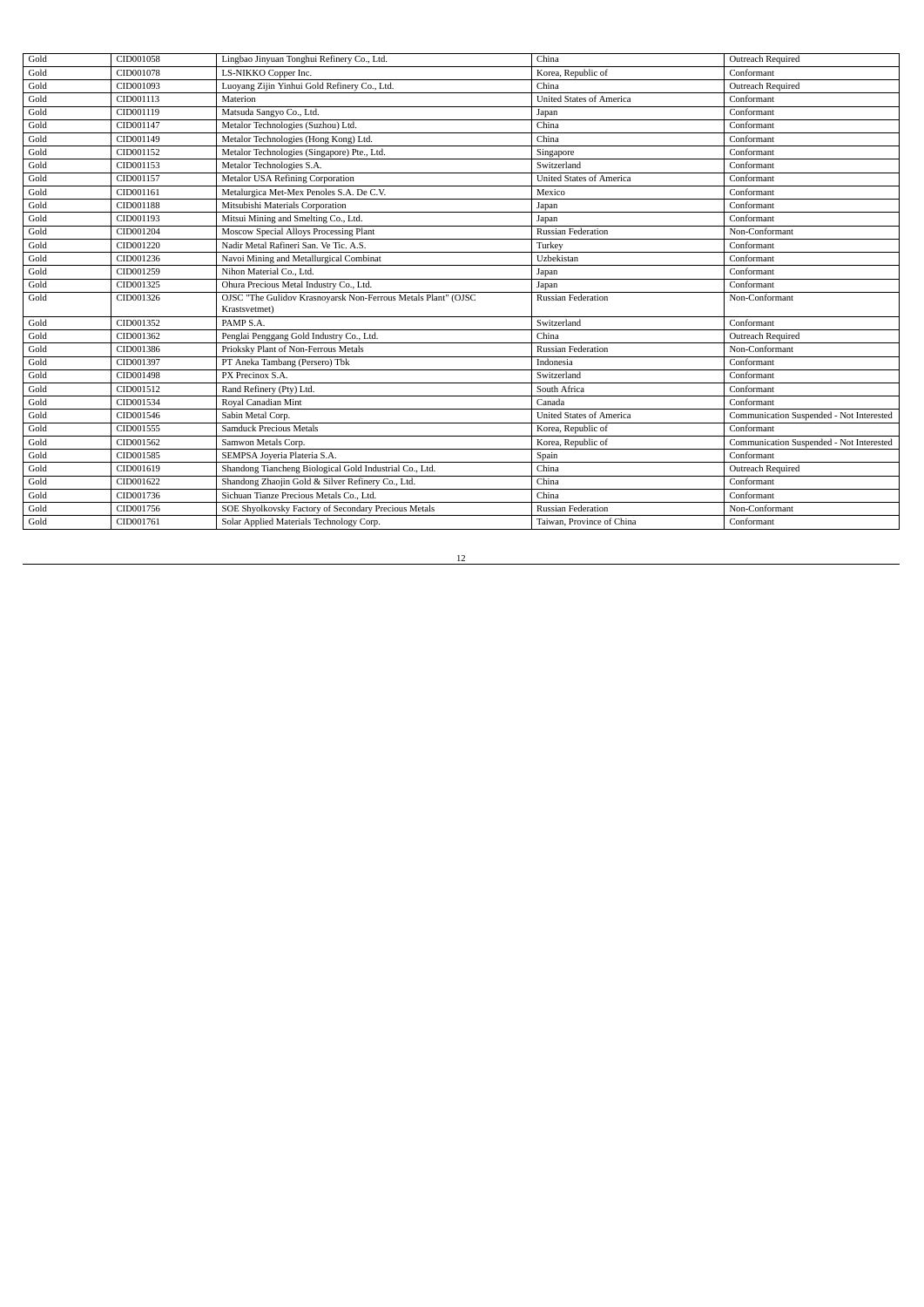| Gold | CID001798 | Sumitomo Metal Mining Co., Ltd.                     | Japan                           | Conformant                                      |
|------|-----------|-----------------------------------------------------|---------------------------------|-------------------------------------------------|
| Gold | CID001810 | Super Dragon Technology Co., Ltd.                   | China                           | Outreach Required                               |
| Gold | CID001875 | Tanaka Kikinzoku Kogyo K.K.                         | Japan                           | Conformant                                      |
| Gold | CID001909 | Great Wall Precious Metals Co., Ltd. of CBPM        | China                           | Outreach Required                               |
| Gold | CID001916 | The Refinery of Shandong Gold Mining Co., Ltd.      | China                           | Conformant                                      |
| Gold | CID001938 | Tokuriki Honten Co., Ltd.                           | Japan                           | Conformant                                      |
| Gold | CID001947 | Tongling Nonferrous Metals Group Co., Ltd.          | China                           | Outreach Required                               |
| Gold | CID001955 | Torecom                                             | Korea, Republic of              | Conformant                                      |
| Gold | CID001980 | Umicore S.A. Business Unit Precious Metals Refining | Belgium                         | Conformant                                      |
| Gold | CID001993 | United Precious Metal Refining, Inc.                | <b>United States of America</b> | Conformant                                      |
| Gold | CID002003 | Valcambi S.A.                                       | Switzerland                     | Conformant                                      |
| Gold | CID002030 | Western Australian Mint (T/a The Perth Mint)        | Australia                       | Conformant                                      |
| Gold | CID002100 | Yamakin Co., Ltd.                                   | Japan                           | Conformant                                      |
| Gold | CID002129 | Yokohama Metal Co., Ltd.                            | Japan                           | Conformant                                      |
| Gold | CID002224 | Zhongyuan Gold Smelter of Zhongjin Gold Corporation | China                           | Conformant                                      |
| Gold | CID002243 | Gold Refinery of Zijin Mining Group Co., Ltd.       | China                           | Conformant                                      |
| Gold | CID002282 | Morris and Watson                                   | New Zealand                     | In Communication                                |
| Gold | CID002290 | SAFINA A.S.                                         | Czechia                         | Conformant                                      |
| Gold | CID002312 | Guangdong Jinding Gold Limited                      | China                           | Outreach Required                               |
| Gold | CID002314 | <b>Umicore Precious Metals Thailand</b>             | Thailand                        | Conformant                                      |
| Gold | CID002459 | Geib Refining Corporation                           | <b>United States of America</b> | Conformant                                      |
| Gold | CID002509 | MMTC-PAMP India Pvt., Ltd.                          | India                           | Conformant                                      |
| Gold | CID002511 | KGHM Polska Miedz Spolka Akcyjna                    | Poland                          | Conformant                                      |
| Gold | CID002515 | Fidelity Printers and Refiners Ltd.                 | Zimbabwe                        | RMI Due Diligence Review - Unable to<br>Proceed |
| Gold | CID002516 | Singway Technology Co., Ltd.                        | Taiwan, Province of China       | Conformant                                      |
| Gold | CID002525 | Shandong Humon Smelting Co., Ltd.                   | China                           | Outreach Required                               |
| Gold | CID002527 | Shenzhen Zhonghenglong Real Industry Co., Ltd.      | China                           | Outreach Required                               |
| Gold | CID002560 | Al Etihad Gold Refinery DMCC                        | <b>United Arab Emirates</b>     | Conformant                                      |
| Gold | CID002561 | <b>Emirates Gold DMCC</b>                           | <b>United Arab Emirates</b>     | Conformant                                      |
| Gold | CID002562 | <b>International Precious Metal Refiners</b>        | <b>United Arab Emirates</b>     | In Communication                                |
| Gold | CID002563 | Kaloti Precious Metals                              | <b>United Arab Emirates</b>     | RMI Due Diligence Review - Unable to<br>Proceed |
| Gold | CID002567 | Sudan Gold Refinery                                 | Sudan                           | Outreach Required                               |
| Gold | CID002580 | T.C.A S.p.A                                         | Italy                           | Conformant                                      |
| Gold | CID002582 | REMONDIS PMR B.V.                                   | Netherlands                     | Conformant                                      |
| Gold | CID002584 | Fujairah Gold FZC                                   | <b>United Arab Emirates</b>     | Outreach Required                               |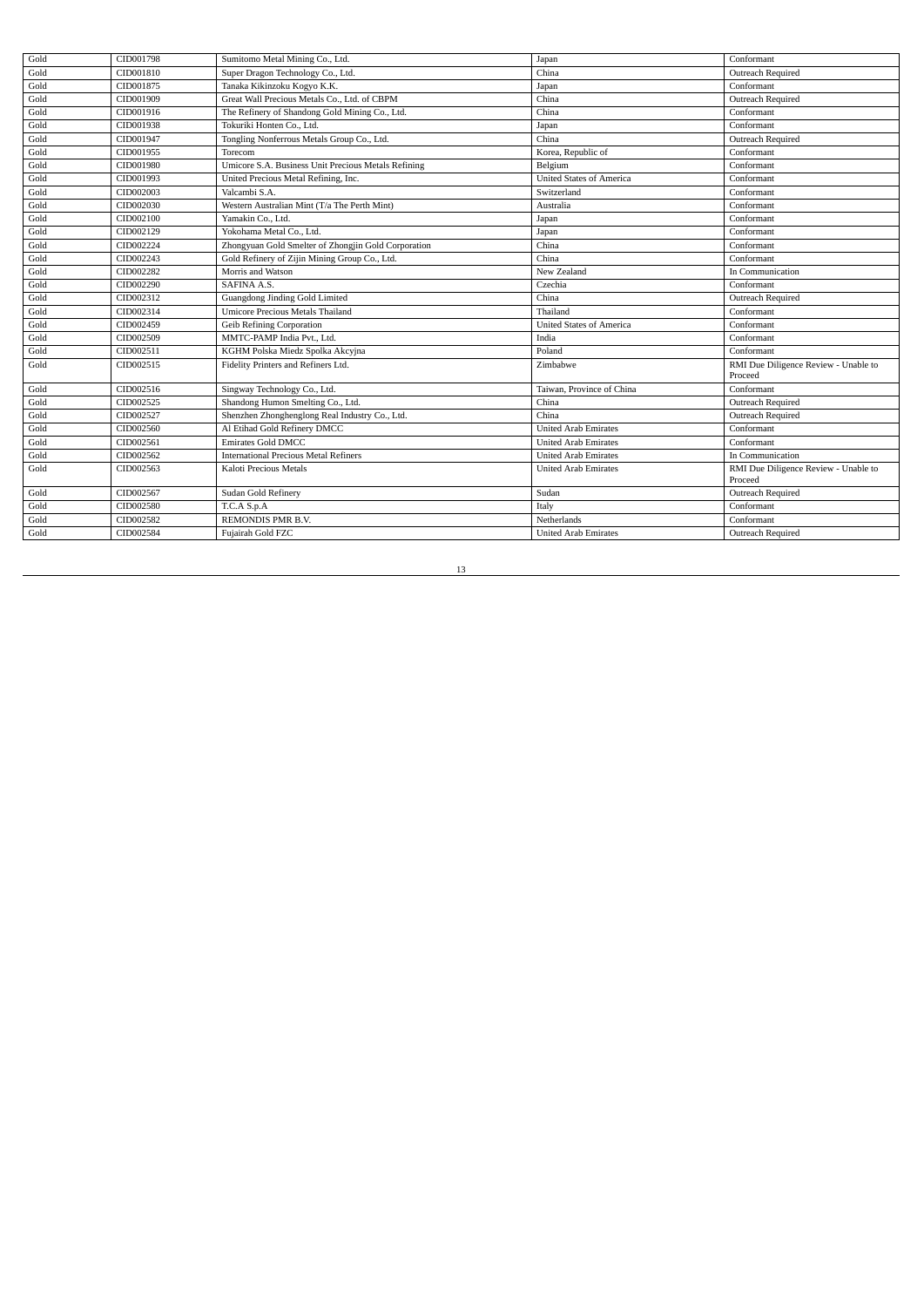| Gold         | CID002587              | <b>Industrial Refining Company</b>                                         | Belgium                         | Non-Conformant                           |
|--------------|------------------------|----------------------------------------------------------------------------|---------------------------------|------------------------------------------|
| Gold         | CID002588              | Shirpur Gold Refinery Ltd.                                                 | India                           | Outreach Required                        |
| Gold         | CID002605              | Korea Zinc Co., Ltd.                                                       | Korea, Republic Of              | Conformant                               |
| Gold         | CID002606              | <b>Marsam Metals</b>                                                       | Brazil                          | Conformant                               |
| Gold         | CID002615              | TOO Tau-Ken-Altyn                                                          | Kazakhstan                      | Conformant                               |
| Gold         | CID002708              | Abington Reldan Metals, LLC                                                | <b>United States of America</b> | Non-Conformant                           |
| Gold         | CID002761              | <b>SAAMP</b>                                                               | France                          | Conformant                               |
| Gold         | CID002762              | L'Orfebre S.A.                                                             | Andorra                         | Conformant                               |
| Gold         | CID002763              | 8853 S.p.A.                                                                | Italy                           | Conformant                               |
| Gold         | CID002765              | Italpreziosi                                                               | Italy                           | Conformant                               |
| Gold         | CID002778              | WIELAND Edelmetalle GmbH                                                   | Germany                         | Conformant                               |
| Gold         | CID002779              | Ogussa Osterreichische Gold- und Silber-Scheideanstalt GmbH                | Austria                         | Conformant                               |
| Gold         | CID002850              | <b>AU Traders and Refiners</b>                                             | South Africa                    | Non-Conformant                           |
| Gold         | CID002852              | GCC Gujrat Gold Centre Pvt. Ltd.                                           | India                           | Active                                   |
| Gold         | CID002853              | Sai Refinery                                                               | India                           | Outreach Required                        |
| Gold         | CID002857              | Modeltech Sdn Bhd                                                          | Malaysia                        | Non-Conformant                           |
| Gold         | CID002863              | <b>Bangalore Refinery</b>                                                  | India                           | Conformant                               |
| Gold         | CID002865              | Kyshtym Copper-Electrolytic Plant ZAO                                      | <b>Russian Federation</b>       | Outreach Required                        |
| Gold         | CID002867              | Degussa Sonne / Mond Goldhandel GmbH                                       | Germany                         | Outreach Required                        |
|              |                        |                                                                            |                                 |                                          |
| Gold         | CID002872              | Pease & Curren                                                             | <b>United States of America</b> | Communication Suspended - Not Interested |
| Gold         | CID002893              | <b>JALAN &amp; Company</b>                                                 | India                           | Outreach Required                        |
| Gold         | CID002918              | SungEel HiMetal Co., Ltd.                                                  | Korea, Republic Of              | Conformant                               |
| Gold         | CID002919              | Planta Recuperadora de Metales SpA                                         | Chile                           | Conformant                               |
| Gold         | CID002973              | Safimet S.p.A                                                              | Italy                           | Conformant                               |
| Gold         | CID003153              | State Research Institute Center for Physical Sciences and Technology       | Lithuania                       | Outreach Required                        |
| Gold         | CID003185              | <b>African Gold Refinery</b>                                               | Uganda                          | Outreach Required                        |
| Gold         | CID003186              | <b>Gold Coast Refinery</b>                                                 | Ghana                           | Outreach Required                        |
| Gold         | CID003189              | NH Recytech Company                                                        | Korea, Republic of              | Conformant                               |
| Gold         | CID003324              | QG Refining, LLC                                                           | <b>United States of America</b> | Outreach Required                        |
| Gold         | CID003348              | Dijllah Gold Refinery FZC                                                  | <b>United Arab Emirates</b>     | Outreach Required                        |
| Gold         | CID003382              | CGR Metalloys Pvt Ltd.                                                     | India                           | Outreach Required                        |
| Gold         | CID003383              | Sovereign Metals                                                           | India                           | Outreach Required                        |
| Gold         | CID003421              | C.I Metales Procesados Industriales SAS                                    | Colombia                        | Active                                   |
| Gold         | CID003424              | Eco-System Recycling Co., Ltd. North Plant                                 | Japan                           | Conformant                               |
| Gold         | CID003425              | Eco-System Recycling Co., Ltd. West Plant                                  | Japan                           | Conformant                               |
| Gold         | CID003461              | <b>Augmont Enterprises Private Limited</b>                                 | India                           | Active                                   |
| Gold<br>Gold | CID003463<br>CID003487 | Kundan Care Products Ltd.<br>Emerald Jewel Industry India Limited (Unit 1) | India<br>India                  | In Communication                         |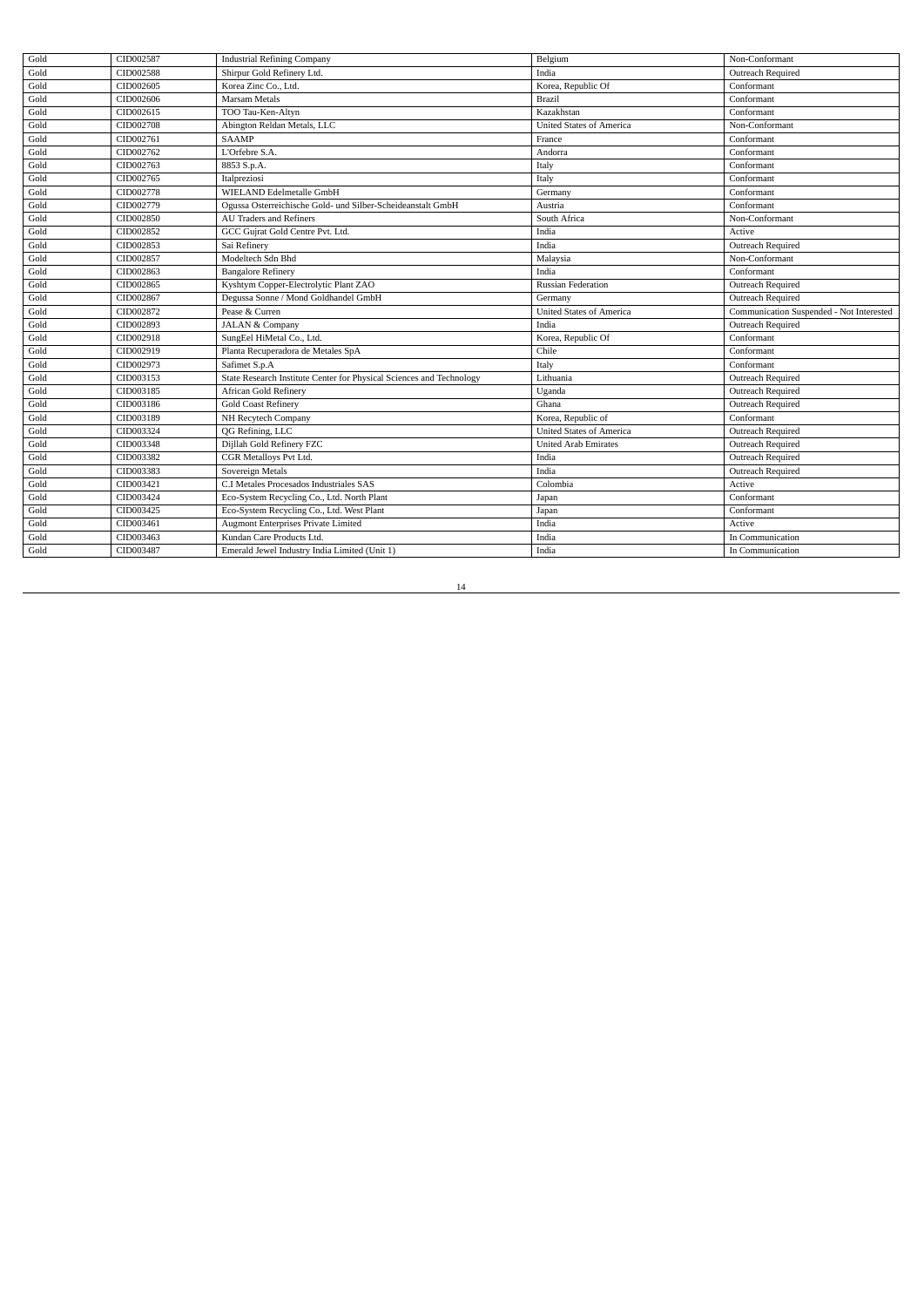| Gold     | CID003488 | Emerald Jewel Industry India Limited (Unit 2)     | India                           | In Communication                         |
|----------|-----------|---------------------------------------------------|---------------------------------|------------------------------------------|
| Gold     | CID003489 | Emerald Jewel Industry India Limited (Unit 3)     | India                           | In Communication                         |
| Gold     | CID003490 | Emerald Jewel Industry India Limited (Unit 4)     | India                           | In Communication                         |
| Gold     | CID003497 | K.A. Rasmussen                                    | Norway                          | Outreach Required                        |
| Gold     | CID003500 | <b>Alexy Metals</b>                               | <b>United States of America</b> | Active                                   |
| Gold     | CID003529 | Sancus ZFS (L'Orfebre, SA)                        | Colombia                        | Active                                   |
| Gold     | CID003540 | Sellem Industries Ltd.                            | Mauritania                      | Communication Suspended - Not Interested |
| Gold     | CID003548 | <b>MD</b> Overseas                                | India                           | In Communication                         |
| Gold     | CID003557 | Metallix Refining Inc.                            | <b>United States of America</b> | In Communication                         |
| Gold     | CID003575 | Metal Concentrators SA (Pty) Ltd.                 | South Africa                    | Conformant                               |
| Gold     | CID003615 | <b>WEEEREFINING</b>                               | France                          | Active                                   |
| Gold     | CID003617 | Value Trading                                     | Belgium                         | In Communication                         |
| Tantalum | CID000211 | Changsha South Tantalum Niobium Co., Ltd.         | China                           | Conformant                               |
| Tantalum | CID000460 | F&X Electro-Materials Ltd.                        | China                           | Conformant                               |
| Tantalum | CID000616 | Guangdong Zhiyuan New Material Co., Ltd.          | China                           | Conformant                               |
| Tantalum | CID000914 | JiuJiang JinXin Nonferrous Metals Co., Ltd.       | China                           | Conformant                               |
| Tantalum | CID000917 | Jiujiang Tanbre Co., Ltd.                         | China                           | Conformant                               |
| Tantalum | CID001076 | LSM Brasil S.A.                                   | <b>Brazil</b>                   | Conformant                               |
| Tantalum | CID001163 | Metallurgical Products India Pvt., Ltd.           | India                           | Conformant                               |
| Tantalum | CID001175 | Mineracao Taboca S.A.                             | Brazil                          | Conformant                               |
| Tantalum | CID001192 | Mitsui Mining and Smelting Co., Ltd.              | Japan                           | Conformant                               |
| Tantalum | CID001200 | <b>NPM Silmet AS</b>                              | Estonia                         | Conformant                               |
| Tantalum | CID001277 | Ningxia Orient Tantalum Industry Co., Ltd.        | China                           | Conformant                               |
| Tantalum | CID001508 | QuantumClean                                      | <b>United States of America</b> | Conformant                               |
| Tantalum | CID001522 | Yanling Jincheng Tantalum & Niobium Co., Ltd.     | China                           | Conformant                               |
| Tantalum | CID001769 | Solikamsk Magnesium Works OAO                     | <b>Russian Federation</b>       | Conformant                               |
| Tantalum | CID001869 | Taki Chemical Co., Ltd.                           | Japan                           | Conformant                               |
| Tantalum | CID001891 | <b>Telex Metals</b>                               | <b>United States of America</b> | Conformant                               |
| Tantalum | CID001969 | Ulba Metallurgical Plant JSC                      | Kazakhstan                      | Conformant                               |
| Tantalum | CID002492 | Hengyang King Xing Lifeng New Materials Co., Ltd. | China                           | Conformant                               |
| Tantalum | CID002504 | D Block Metals, LLC                               | <b>United States of America</b> | Conformant                               |
| Tantalum | CID002505 | FIR Metals & Resource Ltd.                        | China                           | Conformant                               |
| Tantalum | CID002506 | Jiujiang Zhongao Tantalum & Niobium Co., Ltd.     | China                           | Conformant                               |
| Tantalum | CID002508 | XinXing HaoRong Electronic Material Co., Ltd.     | China                           | Conformant                               |
| Tantalum | CID002512 | Jiangxi Dinghai Tantalum & Niobium Co., Ltd.      | China                           | Conformant                               |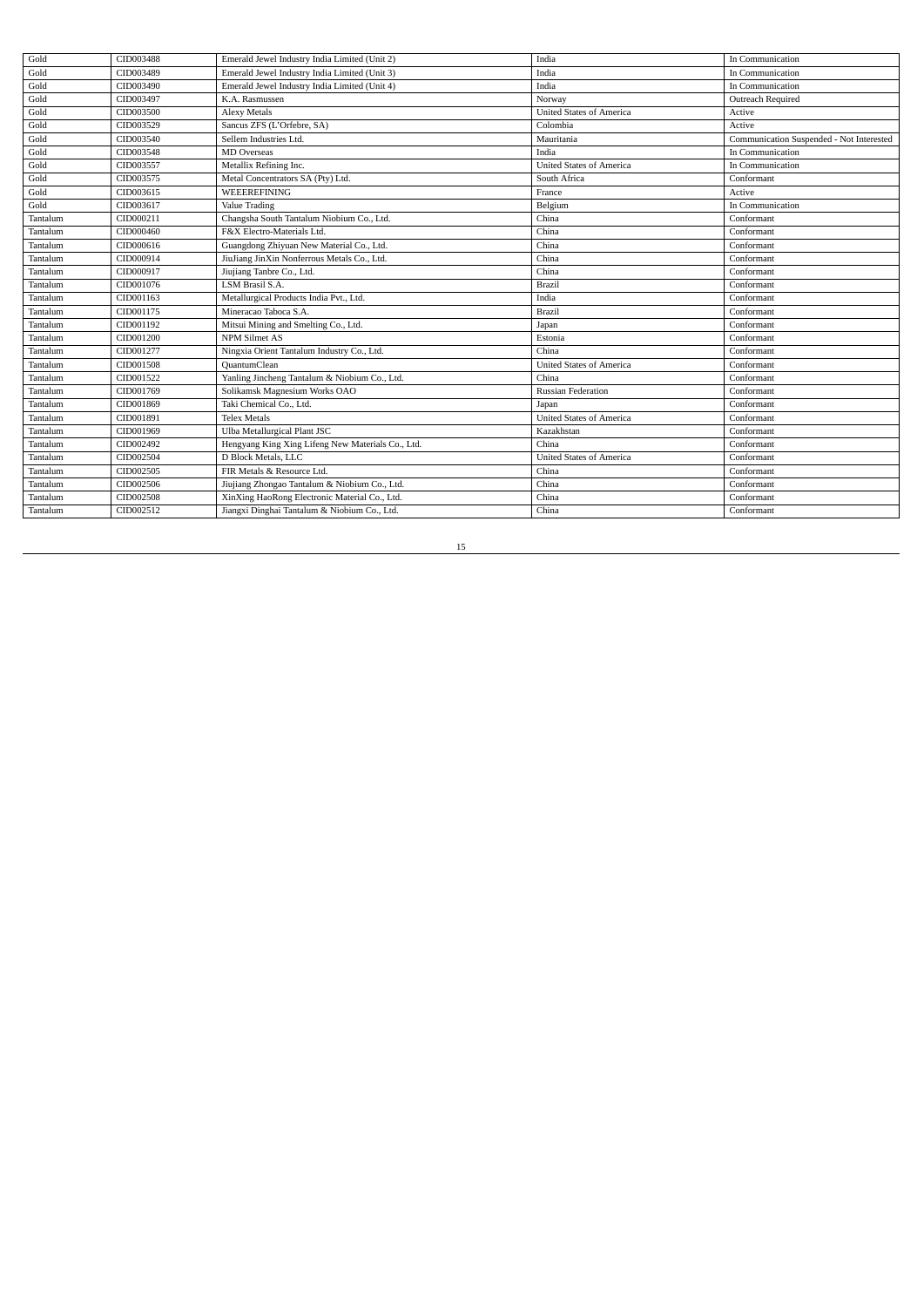| Tantalum | CID002539 | <b>KEMET Blue Metals</b>                          | Mexico                           | Conformant        |
|----------|-----------|---------------------------------------------------|----------------------------------|-------------------|
| Tantalum | CID002544 | H.C. Starck Co., Ltd.                             | Thailand                         | Conformant        |
| Tantalum | CID002545 | H.C. Starck Tantalum and Niobium GmbH             | Germany                          | Conformant        |
| Tantalum | CID002547 | H.C. Starck Hermsdorf GmbH                        | Germany                          | Conformant        |
| Tantalum | CID002548 | H.C. Starck Inc.                                  | <b>United States of America</b>  | Conformant        |
| Tantalum | CID002549 | H.C. Starck Ltd.                                  | Japan                            | Conformant        |
| Tantalum | CID002550 | H.C. Starck Smelting GmbH & Co. KG                | Germany                          | Conformant        |
| Tantalum | CID002557 | Global Advanced Metals Boyertown                  | <b>United States of America</b>  | Conformant        |
| Tantalum | CID002558 | Global Advanced Metals Aizu                       | Japan                            | Conformant        |
| Tantalum | CID002707 | Resind Industria e Comercio Ltda.                 | <b>Brazil</b>                    | Conformant        |
| Tantalum | CID002842 | Jiangxi Tuohong New Raw Material                  | China                            | Conformant        |
| Tantalum | CID003583 | Yancheng Jinye New Material Technology Co., Ltd.  | China                            | Conformant        |
| Tin      | CID000228 | Chenzhou Yunxiang Mining and Metallurgy Co., Ltd. | China                            | Conformant        |
| Tin      | CID000292 | Alpha                                             | <b>United States of America</b>  | Conformant        |
| Tin      | CID000309 | PT Aries Kencana Sejahtera                        | Indonesia                        | Active            |
| Tin      | CID000402 | Dowa                                              | Japan                            | Conformant        |
| Tin      | CID000438 | <b>EM Vinto</b>                                   | Bolivia (Plurinational State of) | Conformant        |
| Tin      | CID000448 | Estanho de Rondonia S.A.                          | <b>Brazil</b>                    | Conformant        |
| Tin      | CID000468 | Fenix Metals                                      | Poland                           | Conformant        |
| Tin      | CID000538 | Gejiu Non-Ferrous Metal Processing Co., Ltd.      | China                            | Conformant        |
| Tin      | CID000555 | Gejiu Zili Mining And Metallurgy Co., Ltd.        | China                            | Conformant        |
| Tin      | CID000942 | Gejiu Kai Meng Industry and Trade LLC             | China                            | Non-Conformant    |
| Tin      | CID001070 | China Tin Group Co., Ltd.                         | China                            | Conformant        |
| Tin      | CID001105 | Malaysia Smelting Corporation (MSC)               | Malaysia                         | Conformant        |
| Tin      | CID001142 | Metallic Resources, Inc.                          | <b>United States of America</b>  | Conformant        |
| Tin      | CID001173 | Mineracao Taboca S.A.                             | <b>Brazil</b>                    | Conformant        |
| Tin      | CID001182 | Minsur                                            | Peru                             | Conformant        |
| Tin      | CID001191 | Mitsubishi Materials Corporation                  | Japan                            | Conformant        |
| Tin      | CID001231 | Jiangxi New Nanshan Technology Ltd.               | China                            | Conformant        |
| Tin      | CID001305 | Novosibirsk Processing Plant Ltd.                 | <b>Russian Federation</b>        | Conformant        |
| Tin      | CID001314 | O.M. Manufacturing (Thailand) Co., Ltd.           | Thailand                         | Conformant        |
| Tin      | CID001337 | Operaciones Metalurgicas S.A.                     | Bolivia (Plurinational State of) | Conformant        |
| Tin      | CID001399 | PT Artha Cipta Langgeng                           | Indonesia                        | Conformant        |
| Tin      | CID001402 | PT Babel Inti Perkasa                             | Indonesia                        | Conformant        |
| Tin      | CID001406 | PT Babel Surva Alam Lestari                       | Indonesia                        | Conformant        |
| Tin      | CID001421 | PT Belitung Industri Sejahtera                    | Indonesia                        | Outreach Required |
| Tin      | CID001428 | PT Bukit Timah                                    | Indonesia                        | Conformant        |
| Tin      | CID001453 | PT Mitra Stania Prima                             | Indonesia                        | Conformant        |
| Tin      | CID001457 | PT Panca Mega Persada                             | Indonesia                        | Outreach Required |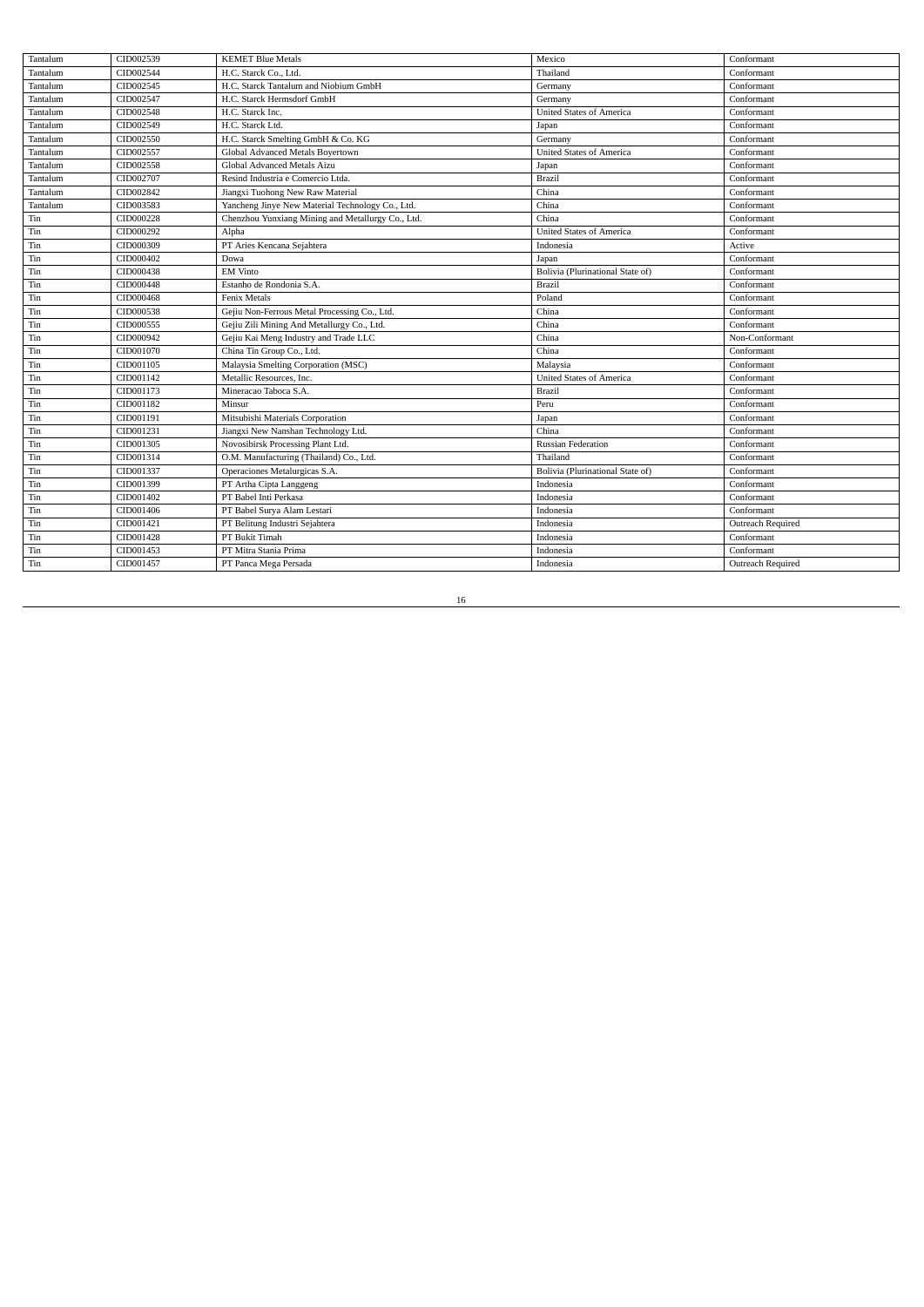| Tin<br>CID001460<br>PT Refined Bangka Tin<br>Conformant<br>Indonesia<br>CID001463<br>PT Sariwiguna Binasentosa<br>Tin<br>Indonesia<br>Conformant<br>CID001468<br>PT Stanindo Inti Perkasa<br>Conformant<br>Tin<br>Indonesia<br>CID001477<br>PT Timah Tbk Kundur<br>Indonesia<br>Conformant<br>Tin<br>CID001482<br>PT Timah Tbk Mentok<br>Conformant<br>Tin<br>Indonesia<br>CID001486<br>PT Timah Nusantara<br>Active<br>Tin<br>Indonesia<br>Tin<br>CID001490<br>PT Tinindo Inter Nusa<br>Conformant<br>Indonesia<br>CID001493<br>Tin<br>PT Tommy Utama<br>Indonesia<br>In Communication<br>CID001539<br>Rui Da Hung<br>Tin<br>Taiwan, Province of China<br>Conformant<br>CID001758<br>Soft Metais Ltda.<br>Tin<br>Brazil<br>Conformant<br>CID001898<br>Thaisarco<br>Thailand<br>Conformant<br>Tin<br>CID001908<br>Gejiu Yunxin Nonferrous Electrolysis Co., Ltd.<br>China<br>Conformant<br>Tin<br>CID002015<br>VQB Mineral and Trading Group JSC<br>Tin<br>Viet Nam<br>Outreach Required<br>White Solder Metalurgia e Mineracao Ltda.<br>Conformant<br>CID002036<br>Tin<br><b>Brazil</b><br>Yunnan Chengfeng Non-ferrous Metals Co., Ltd.<br>CID002158<br>Conformant<br>Tin<br>China<br>Yunnan Tin Company Limited<br>Tin<br>CID002180<br>Conformant<br>China<br>CID002455<br>CV Venus Inti Perkasa<br>Tin<br>Indonesia<br>Active<br>Tin<br>CID002468<br>Magnu's Minerais Metais e Ligas Ltda.<br>Conformant<br><b>Brazil</b><br>CID002478<br>PT Tirus Putra Mandiri<br>Tin<br>Outreach Required<br>Indonesia<br>CID002500<br>Outreach Required<br>Tin<br>Melt Metais e Ligas S.A.<br>Brazil<br>PT ATD Makmur Mandiri Jaya<br>Conformant<br>CID002503<br>Tin<br>Indonesia<br>CID002517<br>O.M. Manufacturing Philippines, Inc.<br>Philippines<br>Conformant<br>Tin<br>CID002572<br>Electro-Mechanical Facility of the Cao Bang Minerals & Metallurgy Joint Stock<br>Non-Conformant<br>Viet Nam<br>Tin<br>Company<br>CID002573<br>Nghe Tinh Non-Ferrous Metals Joint Stock Company<br>Viet Nam<br>Outreach Required<br>Tin<br>CID002574<br>Tuyen Quang Non-Ferrous Metals Joint Stock Company<br>Viet Nam<br>Outreach Required<br>Tin<br>CID002696<br>PT Cipta Persada Mulia<br>Conformant<br>Tin<br>Indonesia<br>CID002703<br>An Vinh Joint Stock Mineral Processing Company<br>Tin<br>Viet Nam<br>Outreach Required<br>CID002706<br>Resind Industria e Comercio Ltda.<br>Brazil<br>Conformant<br>Tin<br>CID002756<br>Tin<br>Super Ligas<br>Brazil<br>Active<br>CID002773<br>Metallo Belgium N.V.<br>Conformant<br>Tin<br>Belgium<br>CID002774<br>Metallo Spain S.L.U.<br>Tin<br>Spain<br>Conformant<br>PT Sukses Inti Makmur<br>CID002816<br>Indonesia<br>Active<br>Tin<br>CID002834<br>Thai Nguyen Mining and Metallurgy Co., Ltd.<br>Viet Nam<br>Conformant<br>Tin<br>CID002835<br>PT Menara Cipta Mulia<br>Indonesia<br>Conformant<br>Tin<br>CID002858<br>Modeltech Sdn Bhd<br>Malaysia<br>Non-Conformant<br>Tin | Tin | CID001458 | PT Prima Timah Utama                        | Indonesia | Conformant |
|----------------------------------------------------------------------------------------------------------------------------------------------------------------------------------------------------------------------------------------------------------------------------------------------------------------------------------------------------------------------------------------------------------------------------------------------------------------------------------------------------------------------------------------------------------------------------------------------------------------------------------------------------------------------------------------------------------------------------------------------------------------------------------------------------------------------------------------------------------------------------------------------------------------------------------------------------------------------------------------------------------------------------------------------------------------------------------------------------------------------------------------------------------------------------------------------------------------------------------------------------------------------------------------------------------------------------------------------------------------------------------------------------------------------------------------------------------------------------------------------------------------------------------------------------------------------------------------------------------------------------------------------------------------------------------------------------------------------------------------------------------------------------------------------------------------------------------------------------------------------------------------------------------------------------------------------------------------------------------------------------------------------------------------------------------------------------------------------------------------------------------------------------------------------------------------------------------------------------------------------------------------------------------------------------------------------------------------------------------------------------------------------------------------------------------------------------------------------------------------------------------------------------------------------------------------------------------------------------------------------------------------------------------------------------------------------------------------------------------------------------------------------------------------------------------------------------------------------------------------------------------------------------------------------|-----|-----------|---------------------------------------------|-----------|------------|
|                                                                                                                                                                                                                                                                                                                                                                                                                                                                                                                                                                                                                                                                                                                                                                                                                                                                                                                                                                                                                                                                                                                                                                                                                                                                                                                                                                                                                                                                                                                                                                                                                                                                                                                                                                                                                                                                                                                                                                                                                                                                                                                                                                                                                                                                                                                                                                                                                                                                                                                                                                                                                                                                                                                                                                                                                                                                                                                      |     |           |                                             |           |            |
|                                                                                                                                                                                                                                                                                                                                                                                                                                                                                                                                                                                                                                                                                                                                                                                                                                                                                                                                                                                                                                                                                                                                                                                                                                                                                                                                                                                                                                                                                                                                                                                                                                                                                                                                                                                                                                                                                                                                                                                                                                                                                                                                                                                                                                                                                                                                                                                                                                                                                                                                                                                                                                                                                                                                                                                                                                                                                                                      |     |           |                                             |           |            |
|                                                                                                                                                                                                                                                                                                                                                                                                                                                                                                                                                                                                                                                                                                                                                                                                                                                                                                                                                                                                                                                                                                                                                                                                                                                                                                                                                                                                                                                                                                                                                                                                                                                                                                                                                                                                                                                                                                                                                                                                                                                                                                                                                                                                                                                                                                                                                                                                                                                                                                                                                                                                                                                                                                                                                                                                                                                                                                                      |     |           |                                             |           |            |
|                                                                                                                                                                                                                                                                                                                                                                                                                                                                                                                                                                                                                                                                                                                                                                                                                                                                                                                                                                                                                                                                                                                                                                                                                                                                                                                                                                                                                                                                                                                                                                                                                                                                                                                                                                                                                                                                                                                                                                                                                                                                                                                                                                                                                                                                                                                                                                                                                                                                                                                                                                                                                                                                                                                                                                                                                                                                                                                      |     |           |                                             |           |            |
|                                                                                                                                                                                                                                                                                                                                                                                                                                                                                                                                                                                                                                                                                                                                                                                                                                                                                                                                                                                                                                                                                                                                                                                                                                                                                                                                                                                                                                                                                                                                                                                                                                                                                                                                                                                                                                                                                                                                                                                                                                                                                                                                                                                                                                                                                                                                                                                                                                                                                                                                                                                                                                                                                                                                                                                                                                                                                                                      |     |           |                                             |           |            |
|                                                                                                                                                                                                                                                                                                                                                                                                                                                                                                                                                                                                                                                                                                                                                                                                                                                                                                                                                                                                                                                                                                                                                                                                                                                                                                                                                                                                                                                                                                                                                                                                                                                                                                                                                                                                                                                                                                                                                                                                                                                                                                                                                                                                                                                                                                                                                                                                                                                                                                                                                                                                                                                                                                                                                                                                                                                                                                                      |     |           |                                             |           |            |
|                                                                                                                                                                                                                                                                                                                                                                                                                                                                                                                                                                                                                                                                                                                                                                                                                                                                                                                                                                                                                                                                                                                                                                                                                                                                                                                                                                                                                                                                                                                                                                                                                                                                                                                                                                                                                                                                                                                                                                                                                                                                                                                                                                                                                                                                                                                                                                                                                                                                                                                                                                                                                                                                                                                                                                                                                                                                                                                      |     |           |                                             |           |            |
|                                                                                                                                                                                                                                                                                                                                                                                                                                                                                                                                                                                                                                                                                                                                                                                                                                                                                                                                                                                                                                                                                                                                                                                                                                                                                                                                                                                                                                                                                                                                                                                                                                                                                                                                                                                                                                                                                                                                                                                                                                                                                                                                                                                                                                                                                                                                                                                                                                                                                                                                                                                                                                                                                                                                                                                                                                                                                                                      |     |           |                                             |           |            |
|                                                                                                                                                                                                                                                                                                                                                                                                                                                                                                                                                                                                                                                                                                                                                                                                                                                                                                                                                                                                                                                                                                                                                                                                                                                                                                                                                                                                                                                                                                                                                                                                                                                                                                                                                                                                                                                                                                                                                                                                                                                                                                                                                                                                                                                                                                                                                                                                                                                                                                                                                                                                                                                                                                                                                                                                                                                                                                                      |     |           |                                             |           |            |
|                                                                                                                                                                                                                                                                                                                                                                                                                                                                                                                                                                                                                                                                                                                                                                                                                                                                                                                                                                                                                                                                                                                                                                                                                                                                                                                                                                                                                                                                                                                                                                                                                                                                                                                                                                                                                                                                                                                                                                                                                                                                                                                                                                                                                                                                                                                                                                                                                                                                                                                                                                                                                                                                                                                                                                                                                                                                                                                      |     |           |                                             |           |            |
|                                                                                                                                                                                                                                                                                                                                                                                                                                                                                                                                                                                                                                                                                                                                                                                                                                                                                                                                                                                                                                                                                                                                                                                                                                                                                                                                                                                                                                                                                                                                                                                                                                                                                                                                                                                                                                                                                                                                                                                                                                                                                                                                                                                                                                                                                                                                                                                                                                                                                                                                                                                                                                                                                                                                                                                                                                                                                                                      |     |           |                                             |           |            |
|                                                                                                                                                                                                                                                                                                                                                                                                                                                                                                                                                                                                                                                                                                                                                                                                                                                                                                                                                                                                                                                                                                                                                                                                                                                                                                                                                                                                                                                                                                                                                                                                                                                                                                                                                                                                                                                                                                                                                                                                                                                                                                                                                                                                                                                                                                                                                                                                                                                                                                                                                                                                                                                                                                                                                                                                                                                                                                                      |     |           |                                             |           |            |
|                                                                                                                                                                                                                                                                                                                                                                                                                                                                                                                                                                                                                                                                                                                                                                                                                                                                                                                                                                                                                                                                                                                                                                                                                                                                                                                                                                                                                                                                                                                                                                                                                                                                                                                                                                                                                                                                                                                                                                                                                                                                                                                                                                                                                                                                                                                                                                                                                                                                                                                                                                                                                                                                                                                                                                                                                                                                                                                      |     |           |                                             |           |            |
|                                                                                                                                                                                                                                                                                                                                                                                                                                                                                                                                                                                                                                                                                                                                                                                                                                                                                                                                                                                                                                                                                                                                                                                                                                                                                                                                                                                                                                                                                                                                                                                                                                                                                                                                                                                                                                                                                                                                                                                                                                                                                                                                                                                                                                                                                                                                                                                                                                                                                                                                                                                                                                                                                                                                                                                                                                                                                                                      |     |           |                                             |           |            |
|                                                                                                                                                                                                                                                                                                                                                                                                                                                                                                                                                                                                                                                                                                                                                                                                                                                                                                                                                                                                                                                                                                                                                                                                                                                                                                                                                                                                                                                                                                                                                                                                                                                                                                                                                                                                                                                                                                                                                                                                                                                                                                                                                                                                                                                                                                                                                                                                                                                                                                                                                                                                                                                                                                                                                                                                                                                                                                                      |     |           |                                             |           |            |
|                                                                                                                                                                                                                                                                                                                                                                                                                                                                                                                                                                                                                                                                                                                                                                                                                                                                                                                                                                                                                                                                                                                                                                                                                                                                                                                                                                                                                                                                                                                                                                                                                                                                                                                                                                                                                                                                                                                                                                                                                                                                                                                                                                                                                                                                                                                                                                                                                                                                                                                                                                                                                                                                                                                                                                                                                                                                                                                      |     |           |                                             |           |            |
|                                                                                                                                                                                                                                                                                                                                                                                                                                                                                                                                                                                                                                                                                                                                                                                                                                                                                                                                                                                                                                                                                                                                                                                                                                                                                                                                                                                                                                                                                                                                                                                                                                                                                                                                                                                                                                                                                                                                                                                                                                                                                                                                                                                                                                                                                                                                                                                                                                                                                                                                                                                                                                                                                                                                                                                                                                                                                                                      |     |           |                                             |           |            |
|                                                                                                                                                                                                                                                                                                                                                                                                                                                                                                                                                                                                                                                                                                                                                                                                                                                                                                                                                                                                                                                                                                                                                                                                                                                                                                                                                                                                                                                                                                                                                                                                                                                                                                                                                                                                                                                                                                                                                                                                                                                                                                                                                                                                                                                                                                                                                                                                                                                                                                                                                                                                                                                                                                                                                                                                                                                                                                                      |     |           |                                             |           |            |
|                                                                                                                                                                                                                                                                                                                                                                                                                                                                                                                                                                                                                                                                                                                                                                                                                                                                                                                                                                                                                                                                                                                                                                                                                                                                                                                                                                                                                                                                                                                                                                                                                                                                                                                                                                                                                                                                                                                                                                                                                                                                                                                                                                                                                                                                                                                                                                                                                                                                                                                                                                                                                                                                                                                                                                                                                                                                                                                      |     |           |                                             |           |            |
|                                                                                                                                                                                                                                                                                                                                                                                                                                                                                                                                                                                                                                                                                                                                                                                                                                                                                                                                                                                                                                                                                                                                                                                                                                                                                                                                                                                                                                                                                                                                                                                                                                                                                                                                                                                                                                                                                                                                                                                                                                                                                                                                                                                                                                                                                                                                                                                                                                                                                                                                                                                                                                                                                                                                                                                                                                                                                                                      |     |           |                                             |           |            |
|                                                                                                                                                                                                                                                                                                                                                                                                                                                                                                                                                                                                                                                                                                                                                                                                                                                                                                                                                                                                                                                                                                                                                                                                                                                                                                                                                                                                                                                                                                                                                                                                                                                                                                                                                                                                                                                                                                                                                                                                                                                                                                                                                                                                                                                                                                                                                                                                                                                                                                                                                                                                                                                                                                                                                                                                                                                                                                                      |     |           |                                             |           |            |
|                                                                                                                                                                                                                                                                                                                                                                                                                                                                                                                                                                                                                                                                                                                                                                                                                                                                                                                                                                                                                                                                                                                                                                                                                                                                                                                                                                                                                                                                                                                                                                                                                                                                                                                                                                                                                                                                                                                                                                                                                                                                                                                                                                                                                                                                                                                                                                                                                                                                                                                                                                                                                                                                                                                                                                                                                                                                                                                      |     |           |                                             |           |            |
|                                                                                                                                                                                                                                                                                                                                                                                                                                                                                                                                                                                                                                                                                                                                                                                                                                                                                                                                                                                                                                                                                                                                                                                                                                                                                                                                                                                                                                                                                                                                                                                                                                                                                                                                                                                                                                                                                                                                                                                                                                                                                                                                                                                                                                                                                                                                                                                                                                                                                                                                                                                                                                                                                                                                                                                                                                                                                                                      |     |           |                                             |           |            |
|                                                                                                                                                                                                                                                                                                                                                                                                                                                                                                                                                                                                                                                                                                                                                                                                                                                                                                                                                                                                                                                                                                                                                                                                                                                                                                                                                                                                                                                                                                                                                                                                                                                                                                                                                                                                                                                                                                                                                                                                                                                                                                                                                                                                                                                                                                                                                                                                                                                                                                                                                                                                                                                                                                                                                                                                                                                                                                                      |     |           |                                             |           |            |
|                                                                                                                                                                                                                                                                                                                                                                                                                                                                                                                                                                                                                                                                                                                                                                                                                                                                                                                                                                                                                                                                                                                                                                                                                                                                                                                                                                                                                                                                                                                                                                                                                                                                                                                                                                                                                                                                                                                                                                                                                                                                                                                                                                                                                                                                                                                                                                                                                                                                                                                                                                                                                                                                                                                                                                                                                                                                                                                      |     |           |                                             |           |            |
|                                                                                                                                                                                                                                                                                                                                                                                                                                                                                                                                                                                                                                                                                                                                                                                                                                                                                                                                                                                                                                                                                                                                                                                                                                                                                                                                                                                                                                                                                                                                                                                                                                                                                                                                                                                                                                                                                                                                                                                                                                                                                                                                                                                                                                                                                                                                                                                                                                                                                                                                                                                                                                                                                                                                                                                                                                                                                                                      |     |           |                                             |           |            |
|                                                                                                                                                                                                                                                                                                                                                                                                                                                                                                                                                                                                                                                                                                                                                                                                                                                                                                                                                                                                                                                                                                                                                                                                                                                                                                                                                                                                                                                                                                                                                                                                                                                                                                                                                                                                                                                                                                                                                                                                                                                                                                                                                                                                                                                                                                                                                                                                                                                                                                                                                                                                                                                                                                                                                                                                                                                                                                                      |     |           |                                             |           |            |
|                                                                                                                                                                                                                                                                                                                                                                                                                                                                                                                                                                                                                                                                                                                                                                                                                                                                                                                                                                                                                                                                                                                                                                                                                                                                                                                                                                                                                                                                                                                                                                                                                                                                                                                                                                                                                                                                                                                                                                                                                                                                                                                                                                                                                                                                                                                                                                                                                                                                                                                                                                                                                                                                                                                                                                                                                                                                                                                      |     |           |                                             |           |            |
|                                                                                                                                                                                                                                                                                                                                                                                                                                                                                                                                                                                                                                                                                                                                                                                                                                                                                                                                                                                                                                                                                                                                                                                                                                                                                                                                                                                                                                                                                                                                                                                                                                                                                                                                                                                                                                                                                                                                                                                                                                                                                                                                                                                                                                                                                                                                                                                                                                                                                                                                                                                                                                                                                                                                                                                                                                                                                                                      |     |           |                                             |           |            |
|                                                                                                                                                                                                                                                                                                                                                                                                                                                                                                                                                                                                                                                                                                                                                                                                                                                                                                                                                                                                                                                                                                                                                                                                                                                                                                                                                                                                                                                                                                                                                                                                                                                                                                                                                                                                                                                                                                                                                                                                                                                                                                                                                                                                                                                                                                                                                                                                                                                                                                                                                                                                                                                                                                                                                                                                                                                                                                                      |     |           |                                             |           |            |
|                                                                                                                                                                                                                                                                                                                                                                                                                                                                                                                                                                                                                                                                                                                                                                                                                                                                                                                                                                                                                                                                                                                                                                                                                                                                                                                                                                                                                                                                                                                                                                                                                                                                                                                                                                                                                                                                                                                                                                                                                                                                                                                                                                                                                                                                                                                                                                                                                                                                                                                                                                                                                                                                                                                                                                                                                                                                                                                      |     |           |                                             |           |            |
|                                                                                                                                                                                                                                                                                                                                                                                                                                                                                                                                                                                                                                                                                                                                                                                                                                                                                                                                                                                                                                                                                                                                                                                                                                                                                                                                                                                                                                                                                                                                                                                                                                                                                                                                                                                                                                                                                                                                                                                                                                                                                                                                                                                                                                                                                                                                                                                                                                                                                                                                                                                                                                                                                                                                                                                                                                                                                                                      |     |           |                                             |           |            |
|                                                                                                                                                                                                                                                                                                                                                                                                                                                                                                                                                                                                                                                                                                                                                                                                                                                                                                                                                                                                                                                                                                                                                                                                                                                                                                                                                                                                                                                                                                                                                                                                                                                                                                                                                                                                                                                                                                                                                                                                                                                                                                                                                                                                                                                                                                                                                                                                                                                                                                                                                                                                                                                                                                                                                                                                                                                                                                                      |     |           |                                             |           |            |
|                                                                                                                                                                                                                                                                                                                                                                                                                                                                                                                                                                                                                                                                                                                                                                                                                                                                                                                                                                                                                                                                                                                                                                                                                                                                                                                                                                                                                                                                                                                                                                                                                                                                                                                                                                                                                                                                                                                                                                                                                                                                                                                                                                                                                                                                                                                                                                                                                                                                                                                                                                                                                                                                                                                                                                                                                                                                                                                      |     |           |                                             |           |            |
|                                                                                                                                                                                                                                                                                                                                                                                                                                                                                                                                                                                                                                                                                                                                                                                                                                                                                                                                                                                                                                                                                                                                                                                                                                                                                                                                                                                                                                                                                                                                                                                                                                                                                                                                                                                                                                                                                                                                                                                                                                                                                                                                                                                                                                                                                                                                                                                                                                                                                                                                                                                                                                                                                                                                                                                                                                                                                                                      |     |           |                                             |           |            |
|                                                                                                                                                                                                                                                                                                                                                                                                                                                                                                                                                                                                                                                                                                                                                                                                                                                                                                                                                                                                                                                                                                                                                                                                                                                                                                                                                                                                                                                                                                                                                                                                                                                                                                                                                                                                                                                                                                                                                                                                                                                                                                                                                                                                                                                                                                                                                                                                                                                                                                                                                                                                                                                                                                                                                                                                                                                                                                                      | Tin | CID003116 | Guangdong Hanhe Non-Ferrous Metal Co., Ltd. | China     | Conformant |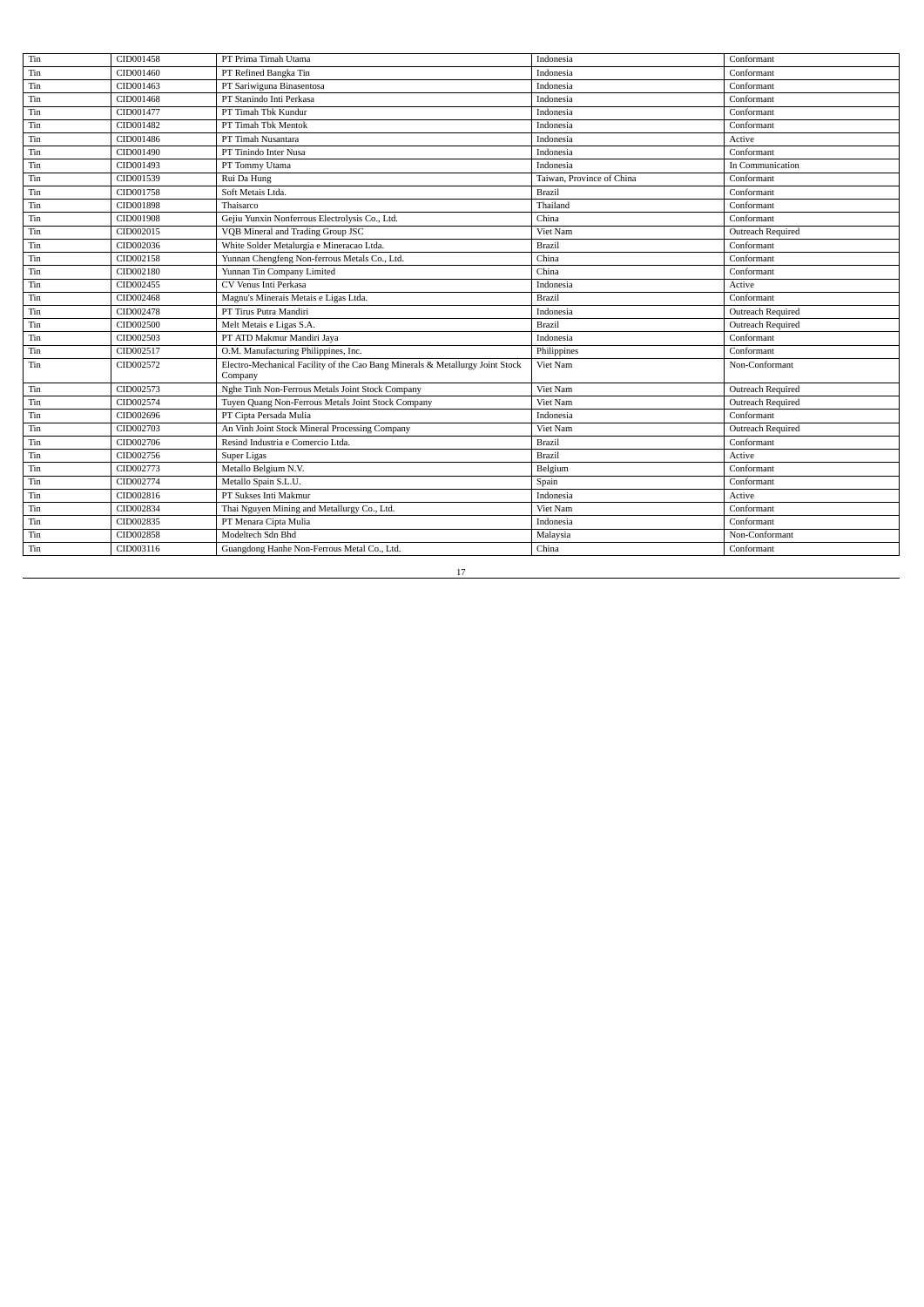| Tin      | CID003190 | Chifeng Dajingzi Tin Industry Co., Ltd.                                         | China                           | Conformant                               |
|----------|-----------|---------------------------------------------------------------------------------|---------------------------------|------------------------------------------|
| Tin      | CID003205 | PT Bangka Serumpun                                                              | Indonesia                       | Conformant                               |
| Tin      | CID003208 | Pongpipat Company Limited                                                       | Myanmar                         | Outreach Required                        |
| Tin      | CID003325 | Tin Technology & Refining                                                       | <b>United States of America</b> | Conformant                               |
| Tin      | CID003356 | Dongguan CiEXPO Environmental Engineering Co., Ltd.                             | China                           | Non-Conformant                           |
| Tin      | CID003379 | Ma'anshan Weitai Tin Co., Ltd.                                                  | China                           | Conformant                               |
| Tin      | CID003380 | PT Masbro Alam Stania                                                           | Indonesia                       | Active                                   |
| Tin      | CID003381 | PT Rajawali Rimba Perkasa                                                       | Indonesia                       | Conformant                               |
| Tin      | CID003387 | Luna Smelter, Ltd.                                                              | Rwanda                          | Conformant                               |
| Tin      | CID003397 | Yunnan Yunfan Non-ferrous Metals Co., Ltd.                                      | China                           | Non-Conformant                           |
| Tin      | CID003409 | Precious Minerals and Smelting Limited                                          | India                           | Non-Conformant                           |
| Tin      | CID003410 | Gejiu City Fuxiang Industry and Trade Co., Ltd.                                 | China                           | Outreach Required                        |
| Tin      | CID003449 | PT Mitra Sukses Globalindo                                                      | Indonesia                       | Active                                   |
| Tin      | CID003486 | CRM Fundicao De Metais E Comercio De Equipamentos Eletronicos Do Brasil<br>Ltda | <b>Brazil</b>                   | Active                                   |
| Tin      | CID003524 | <b>CRM</b> Synergies                                                            | Spain                           | Conformant                               |
| Tin      | CID003582 | Fabrica Auricchio Industria e Comercio Ltda.                                    | Brazil                          | Conformant                               |
| Tungsten | CID000004 | A.L.M.T. Corp.                                                                  | Japan                           | Conformant                               |
| Tungsten | CID000105 | Kennametal Huntsville                                                           | <b>United States of America</b> | Conformant                               |
| Tungsten | CID000218 | Guangdong Xianglu Tungsten Co., Ltd.                                            | China                           | Conformant                               |
| Tungsten | CID000258 | Chongyi Zhangyuan Tungsten Co., Ltd.                                            | China                           | Conformant                               |
| Tungsten | CID000281 | CNMC (Guangxi) PGMA Co., Ltd.                                                   | China                           | Outreach Required                        |
| Tungsten | CID000568 | Global Tungsten & Powders Corp.                                                 | <b>United States of America</b> | Conformant                               |
| Tungsten | CID000766 | Hunan Chenzhou Mining Co., Ltd.                                                 | China                           | Conformant                               |
| Tungsten | CID000769 | Hunan Chunchang Nonferrous Metals Co., Ltd.                                     | China                           | Conformant                               |
| Tungsten | CID000825 | Japan New Metals Co., Ltd.                                                      | Japan                           | Conformant                               |
| Tungsten | CID000875 | Ganzhou Huaxing Tungsten Products Co., Ltd.                                     | China                           | Conformant                               |
| Tungsten | CID000966 | Kennametal Fallon                                                               | <b>United States of America</b> | Conformant                               |
| Tungsten | CID002044 | Wolfram Bergbau und Hutten AG                                                   | Austria                         | Conformant                               |
| Tungsten | CID002082 | Xiamen Tungsten Co., Ltd.                                                       | China                           | Conformant                               |
| Tungsten | CID002313 | Jiangxi Minmetals Gao'an Non-ferrous Metals Co., Ltd.                           | China                           | Communication Suspended - Not Interested |
| Tungsten | CID002315 | Ganzhou Jiangwu Ferrotungsten Co., Ltd.                                         | China                           | Conformant                               |
| Tungsten | CID002316 | Jiangxi Yaosheng Tungsten Co., Ltd.                                             | China                           | Conformant                               |
| Tungsten | CID002317 | Jiangxi Xinsheng Tungsten Industry Co., Ltd.                                    | China                           | Conformant                               |
| Tungsten | CID002318 | Jiangxi Tonggu Non-ferrous Metallurgical & Chemical Co., Ltd.                   | China                           | Conformant                               |
| Tungsten | CID002319 | Malipo Haiyu Tungsten Co., Ltd.                                                 | China                           | Conformant                               |
| Tungsten | CID002320 | Xiamen Tungsten (H.C.) Co., Ltd.                                                | China                           | Conformant                               |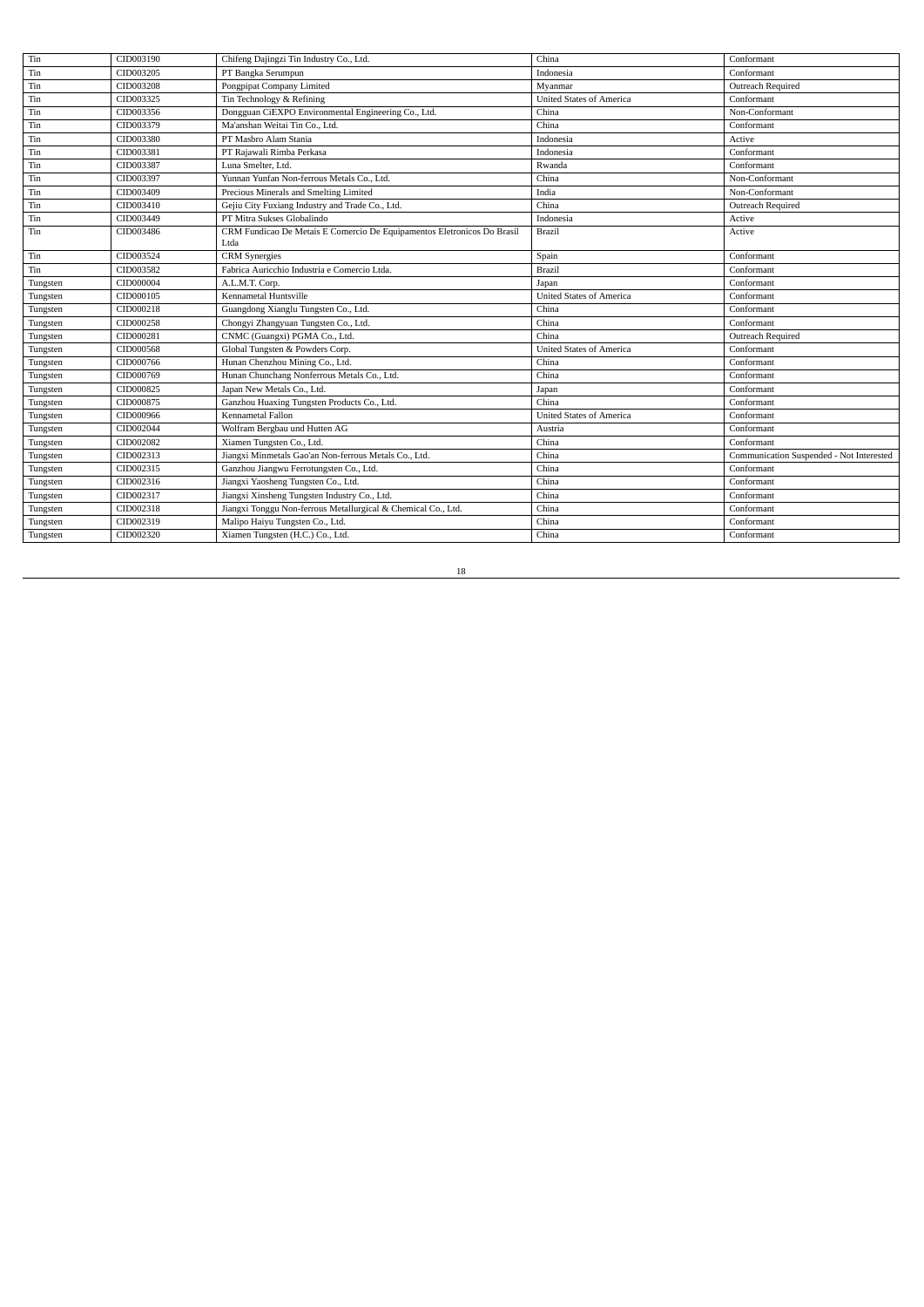| Tungsten | CID002321 | Jiangxi Gan Bei Tungsten Co., Ltd.                          | China                           | Conformant        |
|----------|-----------|-------------------------------------------------------------|---------------------------------|-------------------|
| Tungsten | CID002494 | Ganzhou Seadragon W & Mo Co., Ltd.                          | China                           | Conformant        |
| Tungsten | CID002502 | Asia Tungsten Products Vietnam Ltd.                         | Viet Nam                        | Conformant        |
| Tungsten | CID002513 | Chenzhou Diamond Tungsten Products Co., Ltd.                | China                           | Conformant        |
| Tungsten | CID002541 | H.C. Starck Tungsten GmbH                                   | Germany                         | Conformant        |
| Tungsten | CID002542 | H.C. Starck Smelting GmbH & Co. KG                          | Germany                         | Conformant        |
| Tungsten | CID002543 | Masan Tungsten Chemical LLC (MTC)                           | Viet Nam                        | Conformant        |
| Tungsten | CID002551 | Jiangwu H.C. Starck Tungsten Products Co., Ltd.             | China                           | Conformant        |
| Tungsten | CID002589 | Niagara Refining LLC                                        | <b>United States of America</b> | Conformant        |
| Tungsten | CID002641 | China Molybdenum Co., Ltd.                                  | China                           | Conformant        |
| Tungsten | CID002645 | Ganzhou Haichuang Tungsten Co., Ltd.                        | China                           | Conformant        |
| Tungsten | CID002649 | Hydrometallurg, JSC                                         | <b>Russian Federation</b>       | Conformant        |
| Tungsten | CID002724 | Unecha Refractory metals plant                              | <b>Russian Federation</b>       | Conformant        |
| Tungsten | CID002827 | Philippine Chuangxin Industrial Co., Inc.                   | Philippines                     | Conformant        |
| Tungsten | CID002830 | Xinfeng Huarui Tungsten & Molybdenum New Material Co., Ltd. | China                           | Conformant        |
| Tungsten | CID002833 | <b>ACL Metais Eireli</b>                                    | Brazil                          | Conformant        |
| Tungsten | CID002845 | Moliren Ltd.                                                | <b>Russian Federation</b>       | Conformant        |
| Tungsten | CID003388 | KGETS Co., Ltd.                                             | Korea, Republic Of              | Conformant        |
| Tungsten | CID003401 | Fujian Ganmin RareMetal Co., Ltd.                           | China                           | Conformant        |
| Tungsten | CID003407 | Lianyou Metals Co., Ltd.                                    | Taiwan, Province of China       | Conformant        |
| Tungsten | CID003408 | JSC "Kirovgrad Hard Alloys Plant"                           | <b>Russian Federation</b>       | Conformant        |
| Tungsten | CID003416 | NPP Tyazhmetprom LLC                                        | <b>Russian Federation</b>       | Active            |
| Tungsten | CID003417 | GEM Co., Ltd.                                               | China                           | Conformant        |
| Tungsten | CID003427 | Albasteel Industria e Comercio de Ligas Para Fundicao Ltd.  | <b>Brazil</b>                   | Active            |
| Tungsten | CID003468 | Cronimet Brasil Ltda                                        | Brazil                          | Conformant        |
| Tungsten | CID003553 | Artek LLC                                                   | <b>Russian Federation</b>       | Outreach Required |
| Tungsten | CID003609 | Fujian Xinlu Tungsten                                       | China                           | Conformant        |
| Tungsten | CID003612 | OOO "Technolom" 2                                           | <b>Russian Federation</b>       | Active            |
| Tungsten | CID003614 | OOO "Technolom" 1                                           | <b>Russian Federation</b>       | Active            |